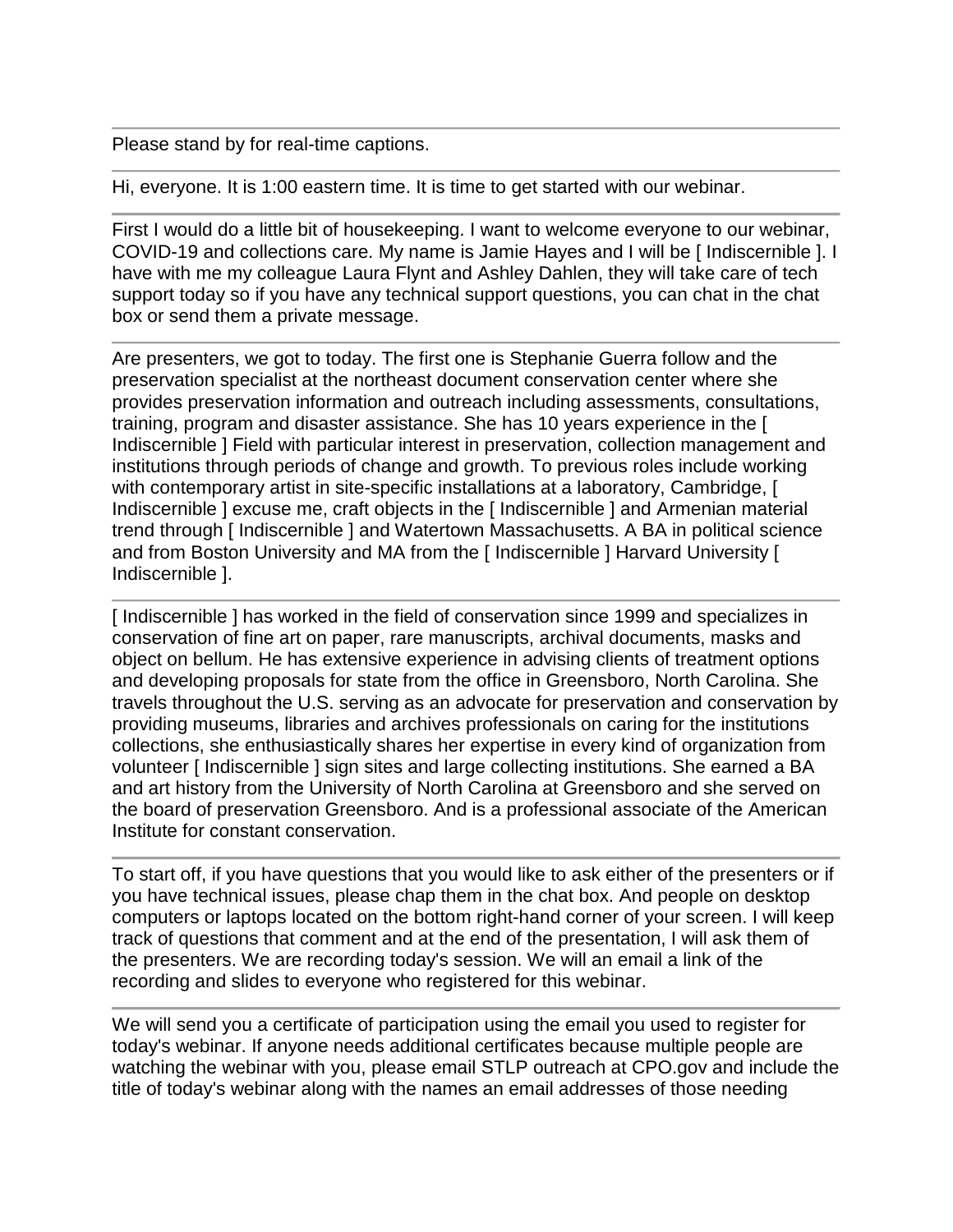certificate. Desktop computer or laptop users may zoom in on the type of being present to. Click on the full-screen button on the bottom left-hand side of your screen. To exit mouse over the blue bar at the top of your screen to expand. Then click on the blue return button to get back to the default view. Finally, at the end of the session we will share webinar satisfaction survey with you and we will let you know when the survey is available and it will appear in the chat box with the URL. We would appreciate your feedback after the session including any comments on the presentation style and value of the webinar.

With that being said, I will give it to Stephanie. It is all yours.

Thank you Jamie for the introduction. I am very happy to be here today with everyone. And have the opportunity to talk about this important topic.

As Jamie mentioned my name is Stephanie and I'm a preservation specialist at [ Indiscernible ]. I am happy to be joined today by talkie who was the outreach Conservatory and she will be really helping us out at the question and answer session that we saved till the end of the presentation would you like to say hi to everyone?

I'm looking forward to the presentation and helping out in any way I can. I will pass it back to Stephanie.

Thank you. We are saving a full 30 minutes for the Q&A session because we really want to make sure we take time to answer specific questions that some of you may have. And discuss any mitigation strategies you are concerned about and really be able to dig into the topic in more detail. And things you want to talk about with us.

For anyone that is unfamiliar with any thing you see, we are the oldest regional conservation center in the United dates. We are located just north of Boston in Andover, Massachusetts. Our last conservation treatment for paper-based material including books and photographs and we also provide audio reporting settlement formatting services. The preservation services department which I am part of, is the outreach and educational branch of [ Indiscernible ]. We end up providing lots of different workshops and webinars to client and we also travel all over the country for preservation assessment at different institutions.

Here is what we will be covering today. I will start with just a little bit of background on COVID-19 although I am sure that all of you have been following along in the news nonstop like everybody has as well but I want to touch on transmission and some background before we dive into disinfecting books and other collections or materials.

We will talk about staff safety and remote monitoring of collections during this time. Then we will zoom out and look at emergency preparedness from a slightly broader perspective. We will talk a bit about continuity of operations planning. And because this is a really complex in the evolving topic, I have included resources throughout the presentation that are fully embedded in the slides but also put together some additional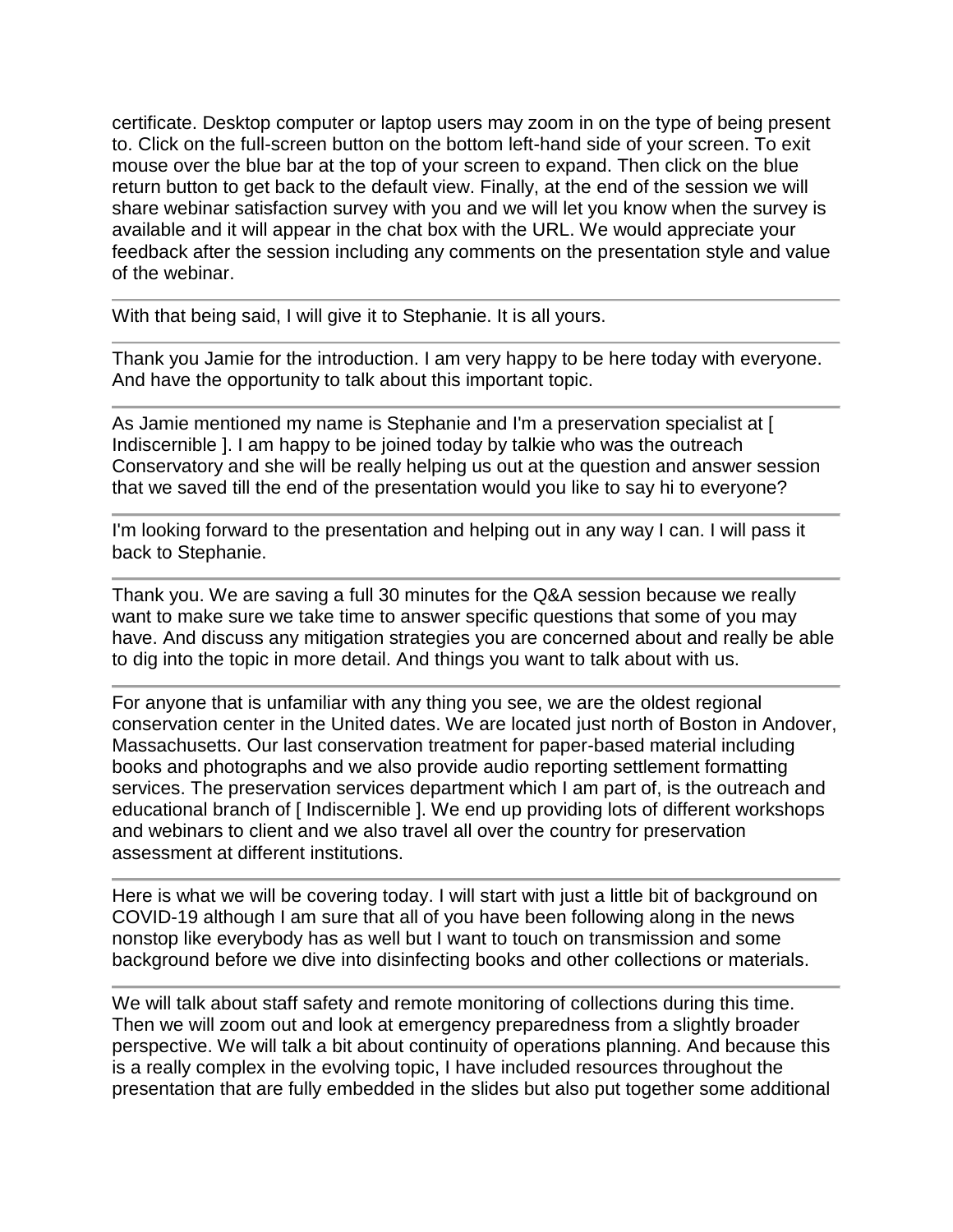resources at the end of the presentation that I would like to walk everyone through as well. Then of course we will have the Q&A session.

I want to make it clear that all of the advice offered today is based on the current research available from medical and scientific communities, regarding COVID-19. In particular, we are looking at the Centers for Disease Control and Prevention, and scientific studies regarding the lifespan of the virus. Obviously this is a novel coronavirus so certain guidelines are in flux and we will talk about that a bit. It means that we may need to continue monitoring the situation and adapter protocols as more research occurs and is more is determined about the virus. I certainly want to keep encouraging everyone to stay up-to-date on recommendations that are coming from your local public health office and of course, we want to emphasize that it's important to prioritize human safety during this challenging time.

Before we dive in and discuss ways to disinfect our materials, I think it is important to look at the official guidance from the public health organizations regarding transmission of the virus. One of the most important things to note is that the CDC believes the odds of transmission by circulating materials is very low. They are working with other public entities to evaluate the safety of holding the general election by mail in both this fall. And they are not worried about transmission to those materials either. In general, they say of paper-based material are not great mediums for the virus. On the other hand, nonporous high touch surfaces like light switches and railings is more of a risk for transmission. That is why the CDC recommends the frequent cleanings of those types of surfaces using EPA registered household disinfectants. I have included a resource in the web source at the end of the road webinar that focus on cleaning facilities and walked through that information in more detail.

It also brings appropriate cleaners for a range of different services. Surfaces. Instead of being easily transmitted, through contact with surfaces, the primary mode of transmission for COVID-19 is through close person-to-person contact. Respiratory droplets produce infected person when it scoffed, sneezes, or even when they talk and landed the mouths and noses of people who were nearby or possibly be inhaled into the lungs. This can occur even if the infected person is asymptomatic. This is why there has been so much emphasis on social distancing throughout the pandemic. And that's why many states are requiring that businesses have strict capacity limits during early phases of the opening.

In some ways this is actually good news when it comes to our collections. Many of the questions we've been giving at the in D.C. sea have revolved around the topic of how best to disinfect books and other collections material. And in conversations with Jamie and while developing the seminar, as well is based on questions that people submitted while registering, it is clear that this is a major concern for the majority of folks today too. As we just discussed, contact with soft porous surfaces which will compromise the majority of library collections, are unlikely to contribute to the spread of COVID-19. Having said that, the NA DCC we are still recommending that institutions exercise caution to handle collections material. We've created a preservation leaflet to provide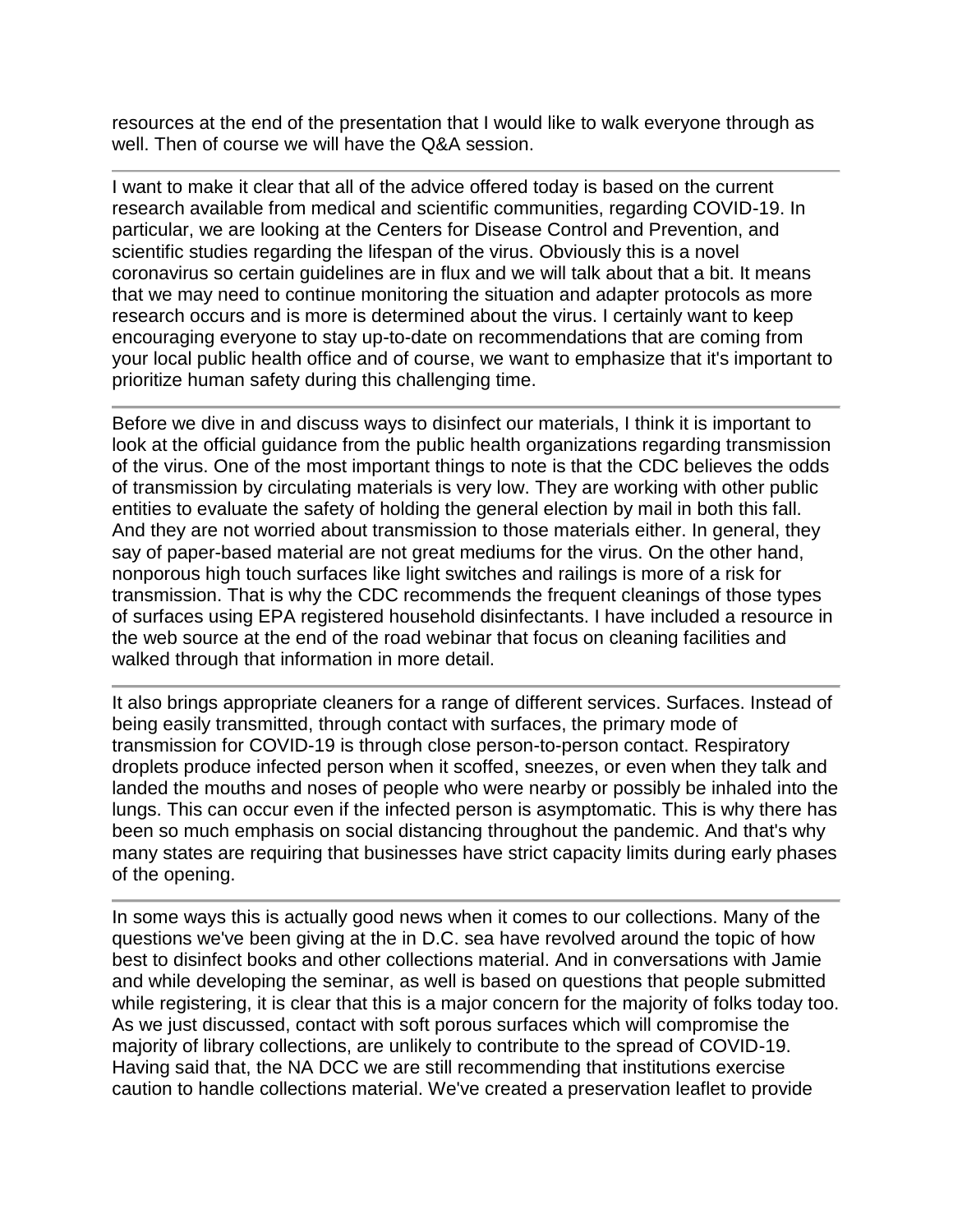guidance on this topic. If you aren't familiar with our leaflet series, it is actually quite a long running series that addresses everything from preservation planning, to emergency management and all of the leaflets are available for free on our website. I would definitely recommend that you check them out. And again in light of the current pandemic, and all the inquiries that we've been receiving, we decided to add a leaflet at the specifically focused on this topic on disinfecting collections. That we provide the link on the site.

Based on the initial studies of SARS type coronaviruses, and NDCC has recommended a 72 hour quarantine of collections items, as the absolute safest and most effective way to disinfect them after handling by either staff or by patrons. There was a study that was originally published by a correspondent in the New England Journal of Medicine in March which is also [ Indiscernible ]. That showed that COVID-19 had can persist on cardboard services for 24 hours and on plastic services for up to 72 hours. Based on this research and appropriate quarantine time for paper or plain cardboard products, would be a minimum of 24 hours or as an appropriate quarantine time for books covered in polyester such as mylar or other types of plastics as well as any plastic waste materials like CDs or DVDs would be 72 hours. And of course the 72 hour quarantine would be appropriate for any other type of election items for any items that you are uncertain about. However, we might actually be updating this it nice. I was hoping we could have reached a consensus at NADCC prior to the webinar this morning. NADCC has been conducting a literature review and it is looking at two newer studies, the most recent one came out on May 12. They suggest that the coronavirus causing COVID-19 which is called SARS-CoV-2 if you're looking into some of the research study stems elves, that's what you should look or, they suggest it might be viable on plastics or as long as seven days. That is significant increase from the earlier studies. It may ultimately necessitate a longer quarantine period. Now, neither of these new studies are peer reviewed and the CDC has not yet changed any of their recommendations based on this data. But at NADCC we are trying to err on the side of caution when it comes to quarantining materials. We should finalize any changes to recommendations by early next week. You will check our leaflet for any revised recommendations there. I think this really highlights one of the tricky things about navigating the pandemic is because research is ongoing and we are all trying to make the best decisions we can with the information that is currently available. Which means we need to stay flexible and stay up to date as information develops. And we need to create policies based on our institutions with [ Indiscernible ]. Personally, I would say there's absolutely no harm and quarantining for a longer period of time, if it makes her staff and patrons more comfortable. I would say particularly until we get a little bit more consensus on the topic, having that whole 3-7 day window of a long time range, if you feel comfortable erring on the side of seven days, that's completely reasonable. And that would be for plastic material and notice for paper, 24 hours is still completely adequate. We have not seen any studies coming out thus far that indicate you would need to quarantine for more than 24 hours. Quite a few actually said just on paper that the virus would be no longer viable actually at an earlier time, so 24-hour should actually err on the side of caution.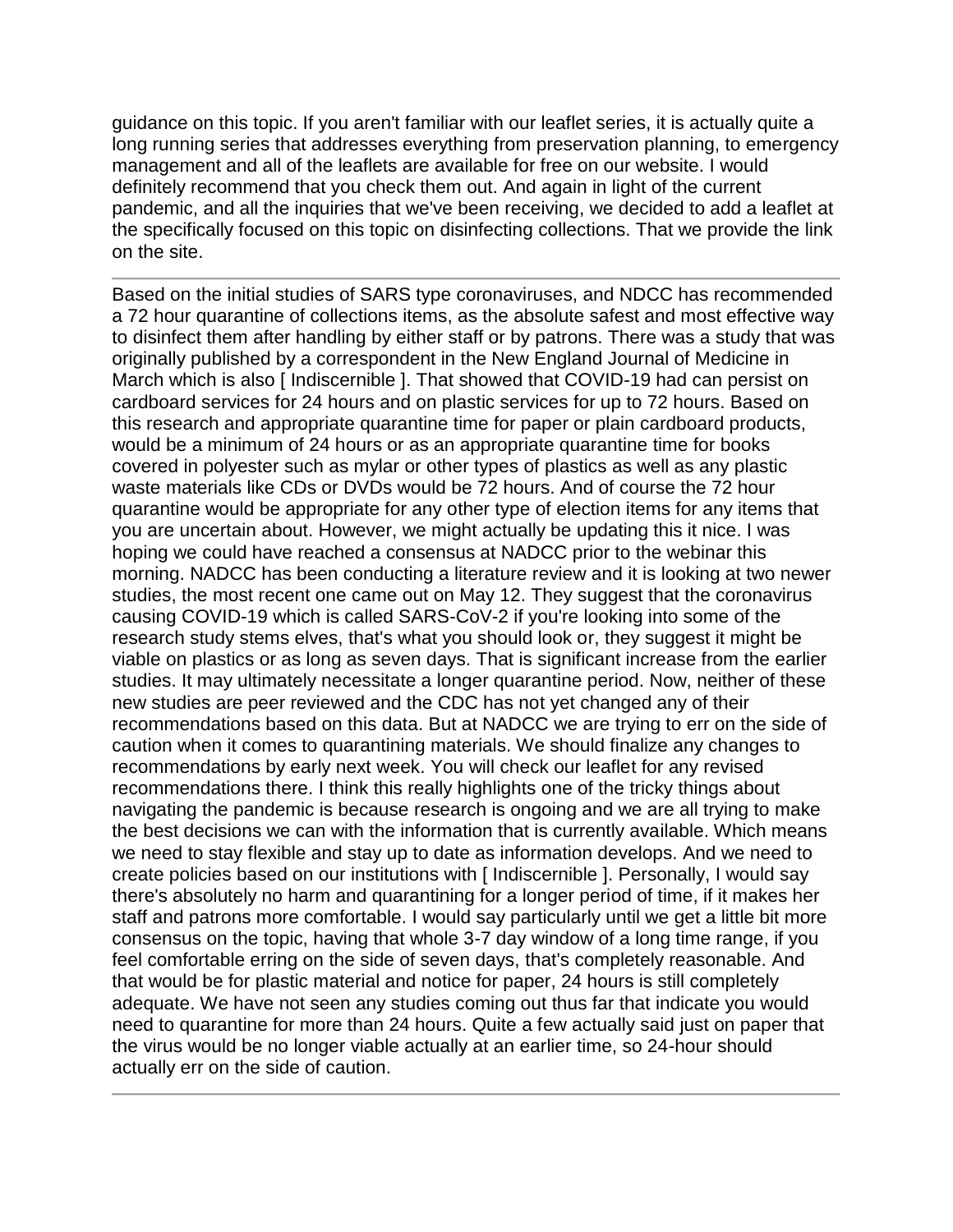If you have dedicated space for quarantining materials, that is fantastic. For example, maybe you have a processing room that would normally used for new acquisitions maybe set aside temporarily for this purpose. If you don't have that much space available, placing items in bags in 24-72 hour period is over or I should say up to seven day period is over, is also acceptable. It will help prevent anyone from accidentally handling materials while in quarantine.

I would recommend dating each bag so that you can keep track of how long the material has been quarantined just. And spend time educating cultural heritage institutions about proper storage environments and enclosures, including all of the perils of unstable plastic. However, in this particular situation, where we are talking about what is ultimately a fairly short term quarantine, you do not need to worry about archival bags, zip locks are completely acceptable. The point here is to isolate the material, date it and prevent anyone from accidentally touching it during that period of quarantine. If you do have a larger space available potentially like the processing room I mentioned, or just dealing with larger quantities of materials, you may want to try co-locating items on parts or shells and keep them in batches instead. For those of you with automated material handlers, you may also be able to use your assisted to your advantage. Bins can be labored and directed too quarantine spot. Automating sorting processing and really most checking processes will connect to your integrated library system or ILS. To change the status of an item from checked out to on shelf or another relevant status. There's also usually an option to have books go into a sorting status for a day or two. Which is the intended to give staff a time to physically get things back on the shelves. The names typically could be added to. If you find that it is useful, you may be actually able to call it quarantine or you may want to enter a new three day status with that title before converting it into sorting. This could be an excellent way for some of the larger institutions among you to really track materials while preparing an effective quarantine.

I want to highlight the round project which is a collaboration between the OCLC and Institute of ACM and library services and the [ Indiscernible ]. In which there conducting research on how long the COVID-19 virus survives on materials that are prevalent within libraries, archives, and ACM. Museums. They release preliminary literature review themselves and information on their testing plan. Both of which you can access through the links I've included on the screen. OCLC and IML as will be selecting materials that are commonly found in libraries and archives in museums and then [ Indiscernible ] will obtain those materials as well as virus samples to perform some experiments and actually really try to track this lifespan that it has.

Further data that is generated from the testing processes is expected to be published later this summer. Right now they think by the end of August. Hopefully, this research were really help us to reach a more definitive answer regarding the viability of the virus on a range of material sites. I would definitely recommend that everybody keep an eye on this project and on the research updates as well.

I want to separate cleaning because it is important to note that unless you were [ Indiscernible ] conservator, the only cleaning or repair you should be doing on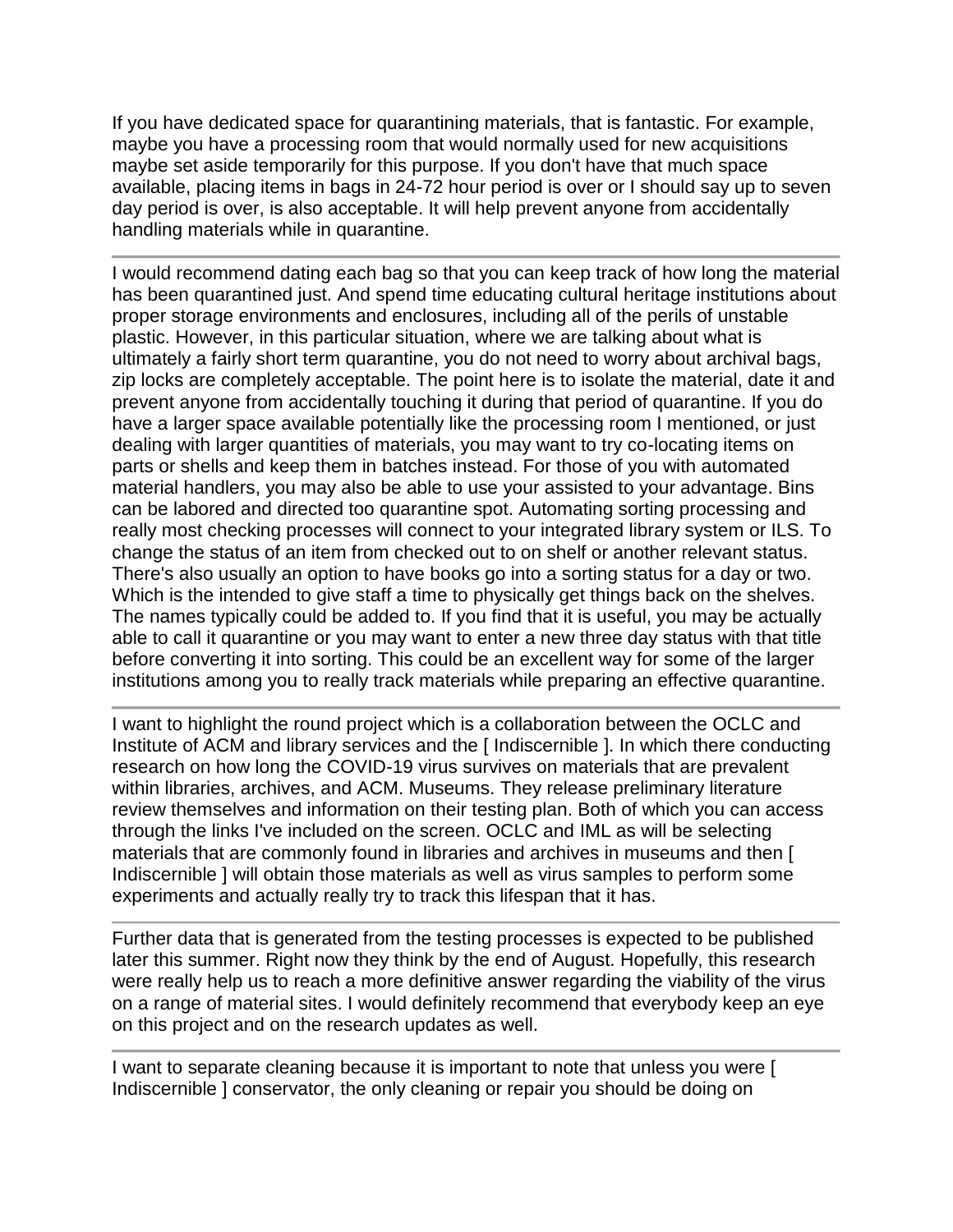collections is gentle surface cleaning. Really basic dusting with the soft brush or dry cleaning sponge. NADCC has a preservation leaflet on the topic as well. It was updated last year and only [ Indiscernible ]. You certainly never want to apply any liquid or chemicals to your documents or photographs. Again, leave that for a [ Indiscernible ] conservator. This is advice that we always give but it is still true even during the current pandemic. Using liquid disinfectant is harmful to library archived materials. It is not recommended. UV ray exposure as a means of this search sterilization is not recommended. Not only are UV rays harmful to materials, but in correspondence on the preservation administrator [ Indiscernible ] listserv the chair of the American Institute for conservation health and safety committee indicated that about 40 minutes of exposure at high doses is required for inactivation using UV rays. This will not disinfect the places that the UV rays missed during exposure. So if you think about something like a Lecompte you are not going to be able to go page by page and disinfect the entire book in this manner. I realize that might sound a little bit stressful but it is okay because quarantining the material will work. It is safe and effective and it's really the best way to care for your collections during this time.

Obviously, staff safety is incredibly important during this time. We certainly don't want to put anybody at risk of infection. When moving materials into or out of quarantine, staff should wear disposable nitrile gloves and they should immediately remove the gloves afterward so that they do not accidentally spread germs to anything else. Such as by touching the door handle with the glove on. It is likely that many of you already have gloves like these available, particularly if you have special or archival collections. As an aside, we always recommend powder free nitrile or latex gloves rather than cotton when handling collections material. As they fit more closely to your hands and allow for improved dexterity. They are actually an important tool to have even in nonemergency situations. Of course, once anyone is done moving materials into quarantine and has closed a specific left they should wash their hands for 20 seconds as required by the CDC. The page we link to on screen also has info on the CDC handwashing campaign which is called life is better with clean hands. That includes handwashing posters and fact sheets that you can actually print out and hang within your facilities to help encourage healthy habits for staff and the patrons went able to reopen.

There are services and workers safety coalition has created a website devoted to safe practices for art service workers during the COVID-19 crisis. While they may be in a slightly different sector than many of you, there is a great deal of overlap between the shipping of materials and the moving and handling done by these art service workers as well as those working on libraries. The suggested PPE or personal protective equipment chart is very helpful as to provide suggestions for what employers should provide for a variety of different workers. It varies with people working in offices to the janitorial staff and much more. It's a really nice resource to draw from and to really help you get more organized as you start to consider all the many facets of your staff that you need to support. Obviously we are focusing on collections today and the staff but I do realize that for each institution there will be some a different levels of staffing that need to be addressed.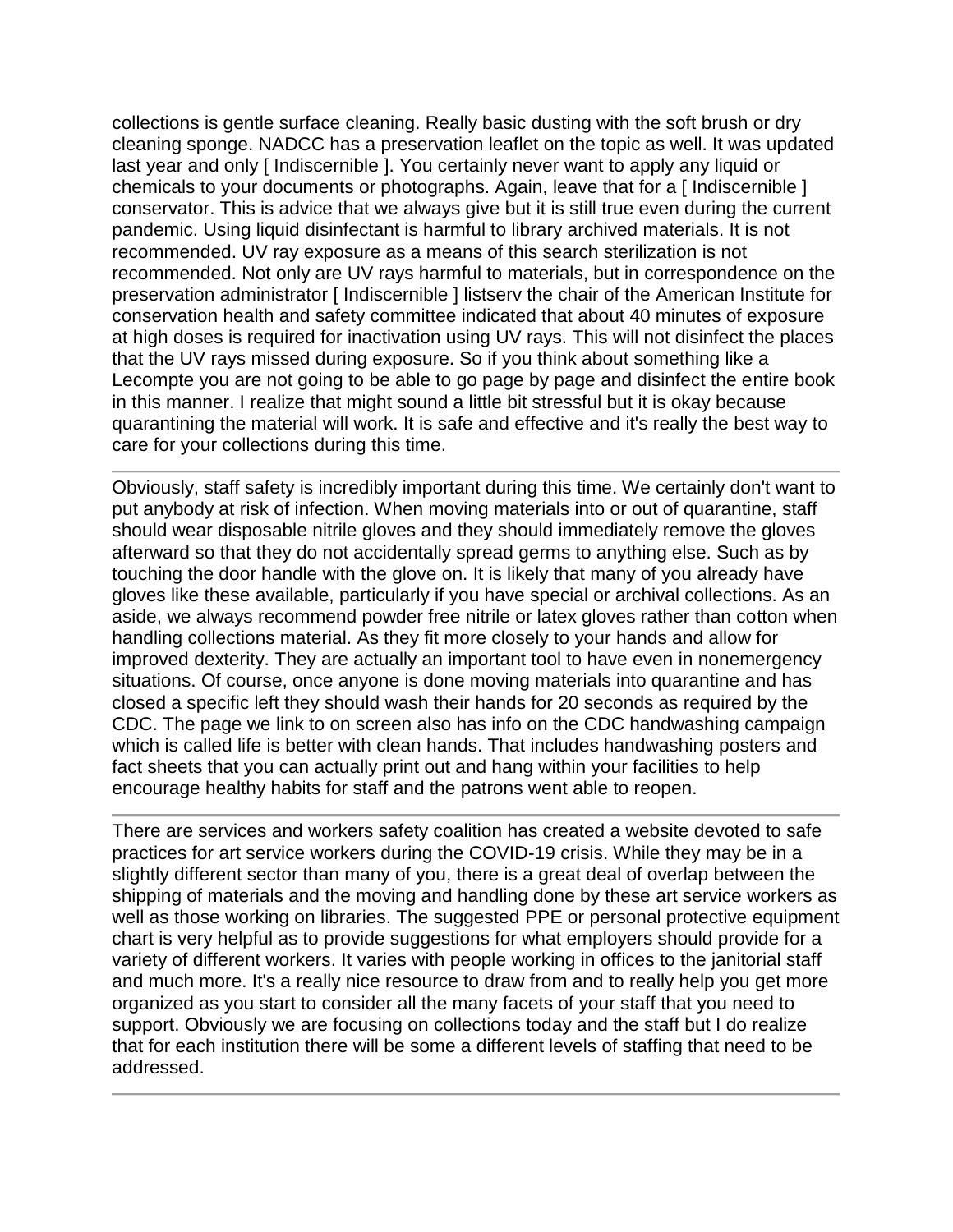You may have noticed [Indiscernible ] listed as a necessary supply on the last slide. It is absolutely important to provide sanitizing stations for the public and for employees to maybe interacting with them regularly. However, it is important to realize that a study by the Library of Congress indicates that hand sanitizers have a negative impact on our collections materials. Although it is not immediately visible, hand sanitizer leaves a residue behind on materials. The head of our book conservation lab actually mentioned that those are really great talk about this at AIC a few years ago. It was given by forensic scientist whose specialty is in finger marks. They were able to show that very clear finger marks are left behind by hand sanitizer. In this particular case though the Library of Congress kept various kinds of hand sanitizer on different papers and the research shows that the residue will cause discoloration as it ages. Alcohol-based hand sanitizers are shown to be more damaging than water-based once in each respect. Of course, alcohol-based hand sanitizers are also more effective at sanitizing. And her right now only alcohol-based hand sanitizers are recommended by the CDC for protecting against COVID-19. If we look at all this information together, we can conclude that hand sanitizer is fine for circulating collections but if you are handling rare or archival materials, it is best to avoid hand sanitizer. Instead, it is recommended that you wash your hands with soap and water, which is actually especially helpful since handwashing removes the dirt and oils from your hands which can also pose problems for your collections. Whereas hand sanitizer does not do that. Handwashing is also still being recommended by the CDC as preferable to hand sanitizer for for preventing the spread of COVID-19 and that is primarily because if you have dirt or gunk or anything on your hands, it is doing a better job of removing all of that and getting rid of all those really microscopic nooks and crannies where the viral particles can be hiding out. It is really the best choice all around. Again, this is a very collections oriented recommendation. For any library event or staff that are dealing on a day-to-day basis with patrons, making hand sanitizer available is a great mitigation tech. Keep your handling of rare materials and mind as you create protocols and provide access to sanitizers and handwashing stations.

Another issue that many institutions are dealing with right now is the physical separation of their staff from the buildings and collections. Obviously, the shutdown and social distancing measures being enacted are incredibly important and I encourage everyone to follow the guidelines being issued by your state and local counties. But it does mean that our ability to monitor our collections is limited during this time. You likely don't have collections and staff on site and that increases the potential impact of security problems, water leaks or other incursions, and even things like mold and pest. The recommendations may be a little tricky for many places to implement right now but the Canadian conservation Institute has a great resource on closing museum for the winter. Certain things are meant to occur before the closure such as covering events with wire mesh to prevent pest from entering. But other measures can absolutely be implemented if you have already shut down. For example, each you can reach out to members of your larger immunity emergency preparedness networks such as your local police department and drive by the institution once a day or even once a week to keep an eye on things. You may even be able to drive by want to get yourself to do a basic parameter check from your car. But again, please divert your local, state and guidelines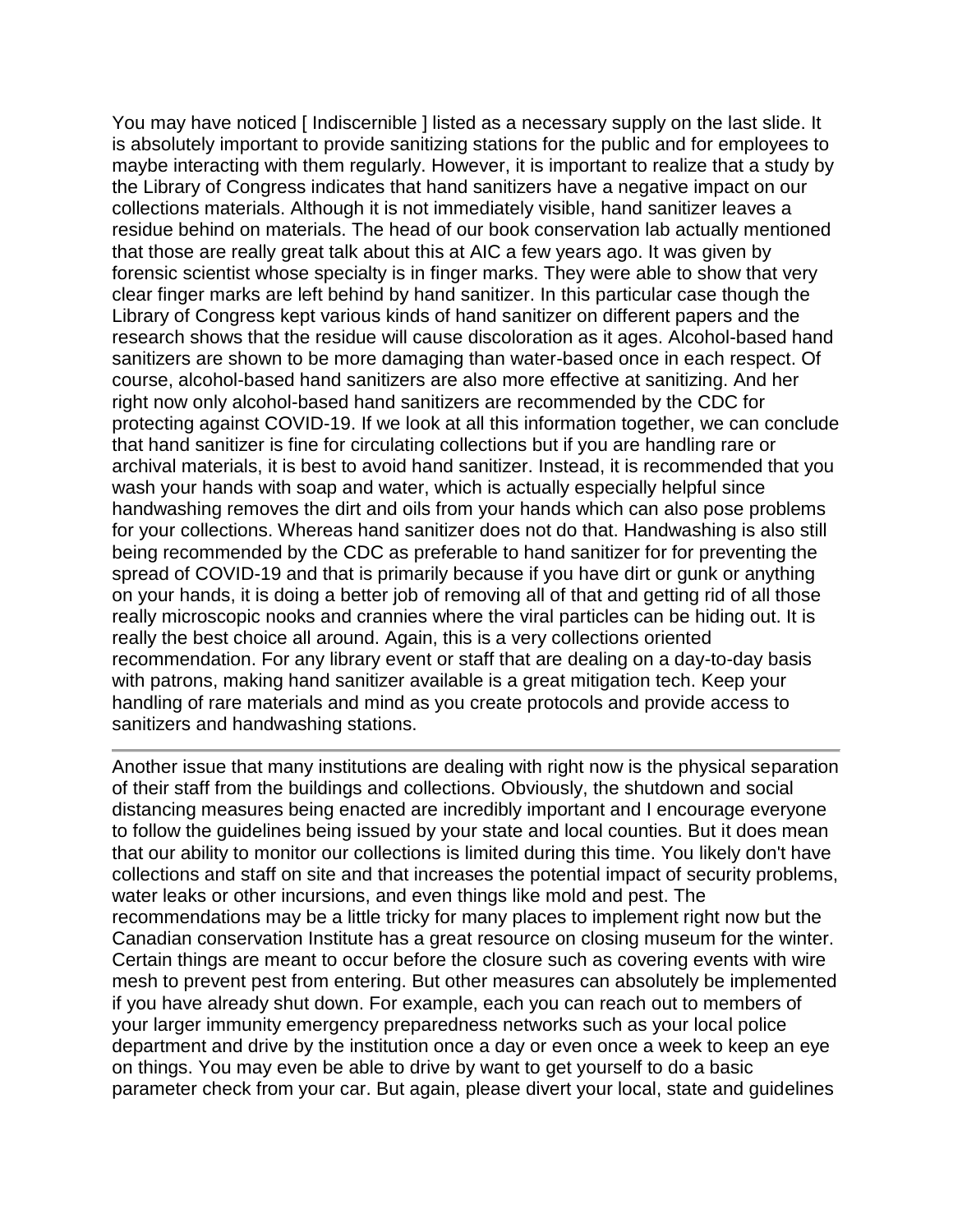before tackling that. I don't want to encourage you to drive by if there are restrictions on motor vehicle travel or anything like that in place. You may also have certain essential staff members, often times in your facilities department who are allowed to periodically check on you and your building. At NADCC we always encourage collections staff to build strong relationship with facilities and typically find that cleaning and how they work impact the preservation of collections and really bringing them in as partners in preservation is a great tactic for engagement. I would encourage you to work on strengthening those relationship, even once we are cleared the pandemic. At present though, having a conversation about where trouble spots are in the building, such as an area and collections storage with can have leaks and heavy rain, that's a great start. You might also be able to share environmental info with you or check data log that you have in place. With data loggers there are also remote monitoring options available. A link to an option through hobo but there are other options out there depending on the system that you use.

It is worth keeping these monitoring options in mind even as you gear up to word reopening. Many places will be reopening with limited staff and reduced hours. And both epidemiologists and state legislators have stressed that until there is a safe and reliable vaccine available, areas may experience multiple spikes in virus caseloads that could require additional closures in the future. I know that we all would like to open and remain open but we may experience more periods with limited access to our facilities. And it if that is the case, then let's take those good practices that we have learned and the needs we have identified during the current closures and aim to be better prepared for any that come in the future.

That really brings us to our next topic. I would like to take a moment to touch on emergency planning from a broader perspective. This is a really complex topic and we often cover it in a series of two hour webinars touching on aspects such as risk assessment, disaster plan development and sometimes salvage practices as well. Obviously we are not going to get that now but I think there are some really important core concepts we can discuss that will help everyone as we navigate the COVID-19 pandemic is

To start, emergency management occurs in phases. It is cyclical and very much not a one and done type of deal. Right now we are in response phase of the COVID-19 pandemic. But many of us are also starting to think about recovery in more detail. And actually some places are starting to reopen already so we are thinking about what that reopening process might look like and some people may actually be a little bit ahead of the curve and start to move reopening procedures. If we look at these faces a bit more closely, mitigation is itself the cornerstone of emergency management. It is the continuing effort to lessen the impact of disaster on people and property. Through effective mitigation practices, we can ensure that we lessen the chances of having to respond to a disaster. Now, the global pandemic was probably not high on anyone's risk assessed list prior to this year but mitigation practices can also address more common disasters by including measures for water deterrence, fire safety and prevention, mold prevention and pest management. We will talk a little bit about how you can look at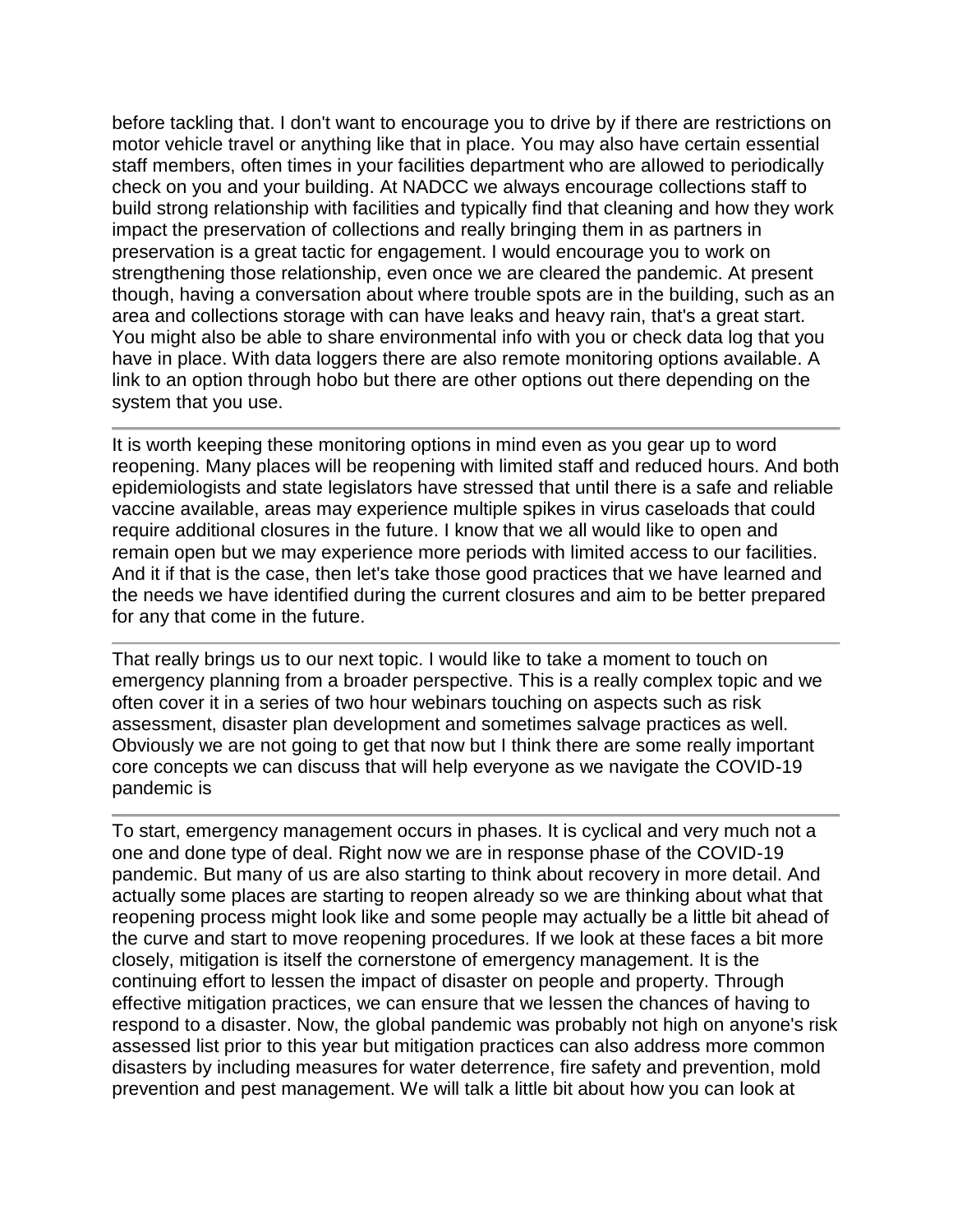these things collectively to create some plans that will really cover you in a variety of different situations.

Preparedness takes the form of plans and procedures that are designed to stabilize or save lives and minimize damage when an emergency occurs. Planning, training, and disaster drills are the essential elements of preparedness. These activities and sure when a disaster strikes emergency managers will be able to rub the best response possible. Ultimately, in an emergency, the best protection is knowing what to do. Response is defined as the actions taken to save lives and prevent further damage in a disaster or emergency situation. Response is essentially putting those preparedness plans into action. In response activities may include initiating an institution or region disaster plan and including search and rescue and damage assessment. Recovery is defined as the actions taken to return the community to normal following a disaster. So preparing, but replacing, or rebuilding property can be examples of recovery. Again, I will not dive too deeply into this although I have included resources at the end of the presentation that do. I want to look at the pandemic from a broad perspective and think about how it fits into emergency planning at our institution's.

Based on the phases of emergency management, we often help institutions put together disaster plans. Hopefully, you will have some of the basics already created at your organization. Even though the pandemic is the very different experience than anything that any of us have lived through before, many emergency preparedness measures still apply. For instance, the past year was pretty rough for a lot of southern east coast institutions due to the really intense hurricanes that they dealt with. But what we have been hearing is that all the planning and preparedness measures that they put in place to deal with hurricanes are actually also helping with the current situation. Things like extended closure protocols are very relevant right now, even if they weren't initially created with this type of disaster in mind. And that actually is a really good principle to remember. When something terrible as this pandemic occurs, it draws everyone's attention and planning energy to it for a really long time. Sometimes well after the threat has passed. To a certain degree, that is a completely appropriate response. We need to know how to deal with the very specific risks of COVID-19 and we need to make sure that we remember what we've learned from the experience. However, it is also important not to lose perspective. Especially as collections care professionals who are already so overstretched with work. We don't want to fall into the trap of only preparing ourselves for what is most recently happened. Instead, it is important to consider how the steps we take now to prepare can be relevant to us for the next disaster that isn't a disease out. Potentially that's what we call all hazards planning. It will help you to create a plan that meets your institution's needs for a variety of potential risks. In terms of immediate lessons learned from COVID-19, many of us have certainly realized that we need a message when we can't access them and that we need to message for allow method to allow staff to work from home. We talked about the former a bit already today and the latter may include certain infrastructure elements such as the VPN access to the institution's network. So again, planning for these needs could easily fit into the category of extended closure procedures rather than pandemic procedures. Try to make sure that the planning that you are doing will generally have a life well after the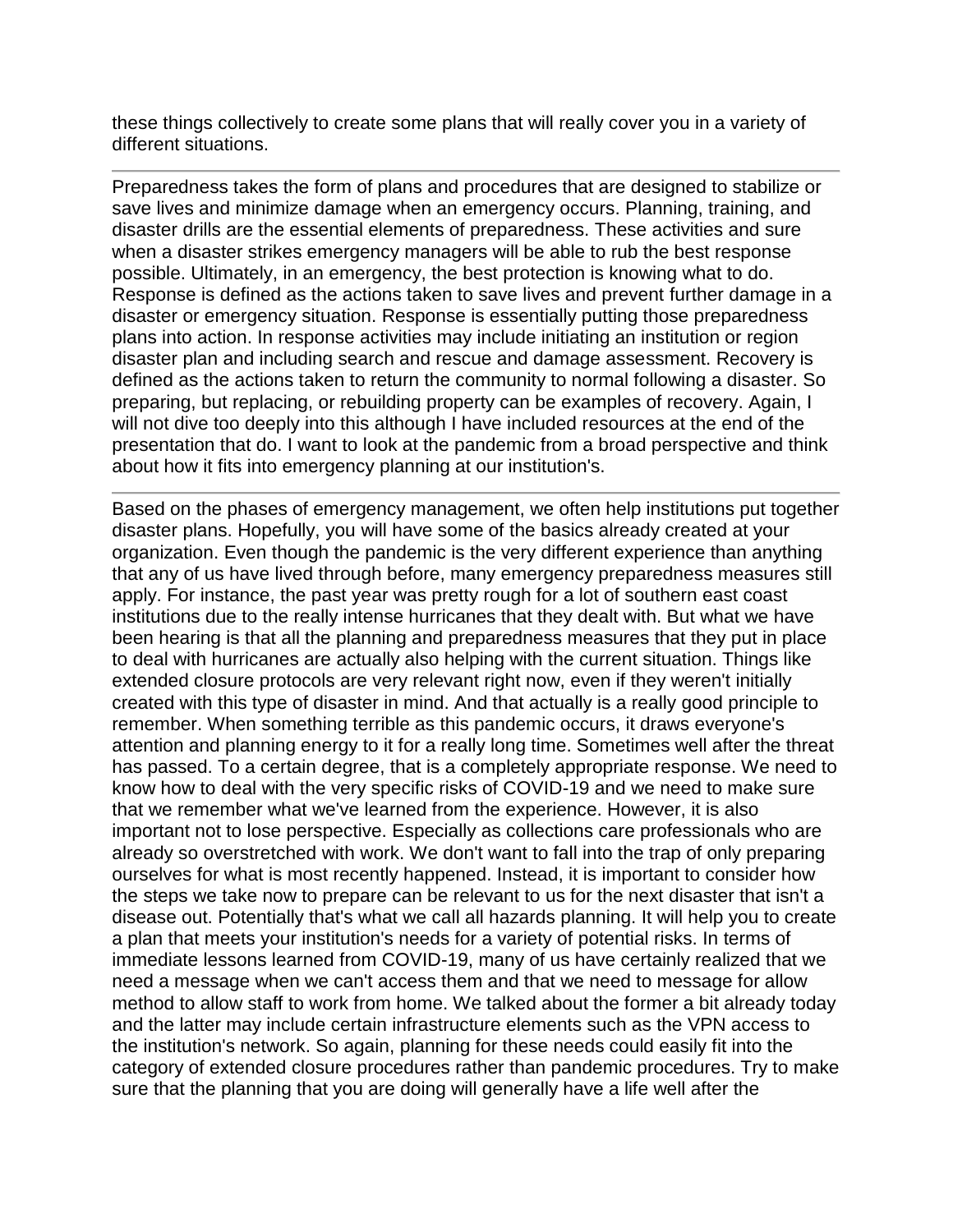pandemic so that your efforts are as relevant to your organization in the future as they are right now in this moment.

You can get started on these planning processes by updating contact sheets or creating a pocket response plan or are often called a prep plan if you don't already have one. These are especially great to work on right now says they are things that staff can draft remotely. At included a link to a great template for a prep plan by the Council of State archivist and resources list. It really breaks it out and makes it easy to tackle, it is fairly quick to get done, honestly and will still absolutely and if that your institution.

If you already have emergency planning resources available, I would recommend drawing upon them for guidance as you continue to navigate the pandemic is and also think of it as whether they're meeting your needs. It could be difficult to fully evaluate that while in the middle of a crisis, so wouldn't necessarily recommend completely ripping apart any documentation that you have but definitely make notes and consider revisions might be helpful for you in the future. On the other hand, if your institution does not have the resources, I would highly recommend prioritizing that [ Indiscernible ]. They will help you prepare for disasters that are both large-scale and small-scale. And you will honestly you will end up using them in the future. I certainly hope that it is not for another pandemic but every institution ends up dealing with at least a water emergency at some point in time. These are things that you put the work in and you really do end up benefiting from.

Continuity of operations planning is a field adjacent to emergency preparedness. In this case, it is not about saving lives or protecting buildings. It is about protecting businesses by ensuring critical functions, operable evening even during an emergency. As we discussed, COVID-19 has made it so that we can't enter the building's. Which means that we need to find alternate ways to carry out our critical functions. Many libraries have risen to the occasion by making dramatic leaps in the use of additional content and virtual programs. And they have remained deeply committed to meeting educational needs in students and researchers. These are all aspects of business continuity strategies that help libraries carry out critical functions in the face of the club will pandemic global pandemic. Many repository libraries may be a little ahead of other organizations when it comes to managing visual collections. Since there are so many federal publications that are only available as electronic documents, I'm sure many of you already have strong preservation and access policies surrounding those materials. This really might be a strength to lean into in your continuity and reopening planning. And it would certainly allow you to fulfill critical access functions while minimizing physical contact with collections material.

For any institutions that do not have the continuity plan, NADCC has created a planning workbook to help you get started. I will point that out as well we get to the resources at the end.

As we begin to consider our reopening procedures, focusing on the critical functions that we've identified in our continuity plan, it will help us use our limited resources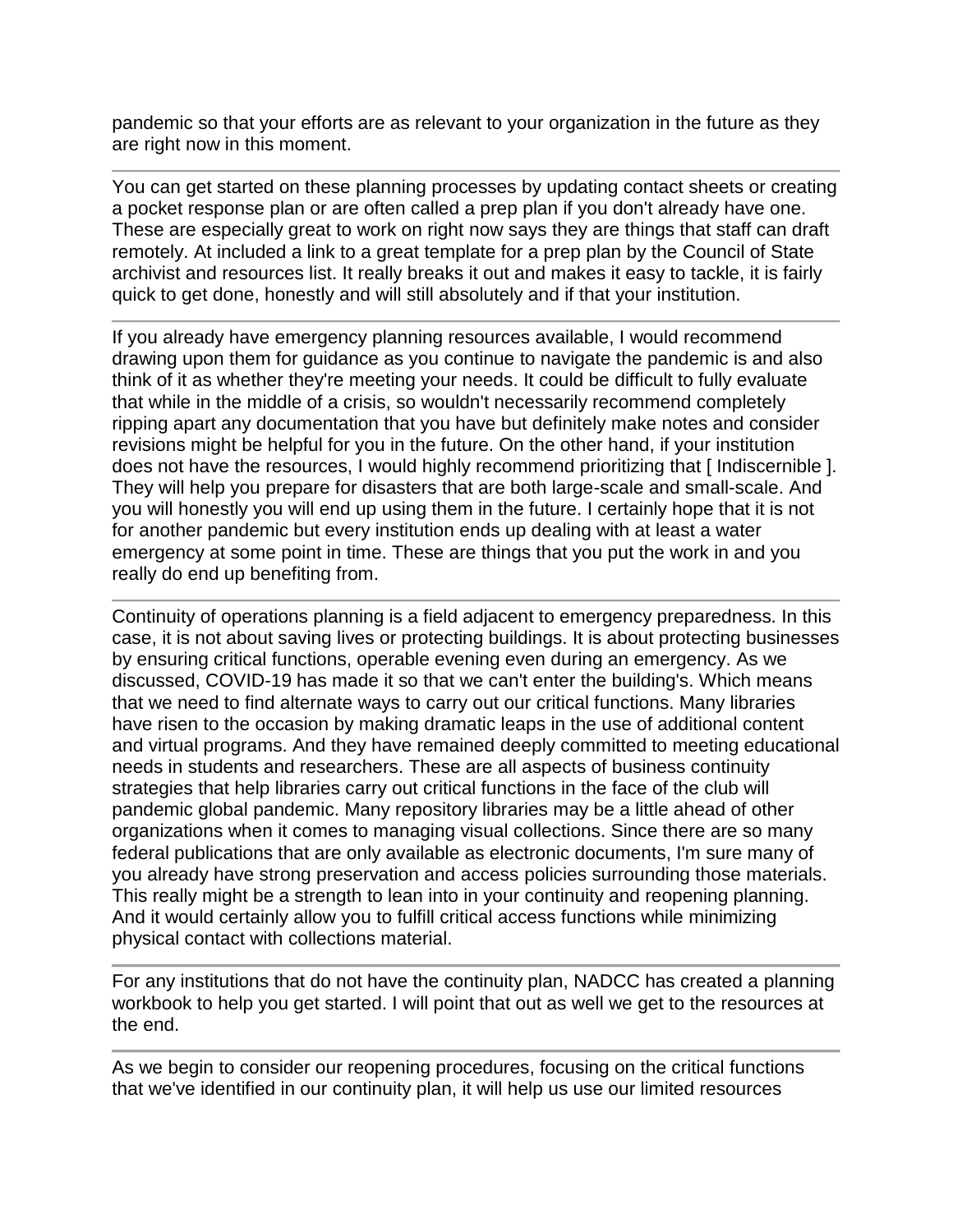wisely. There are also some really great pandemic specific resources to help you plan your reopening procedures. The ALA has responses from I believe 2008 until [ Indiscernible ]. It ranges from K-12 schools, colleges and universities, public libraries and other types of libraries from all 50 states. It documents the shifting services by libraries to support students, faculty, and mainly members at large during the crisis. Many have implemented curbside pickup and delivery and by appointment services. They anticipate continuing the services during the initial phases of reopening. The survey also makes note of some anticipated prate patron needs as libraries begin reopening. I think it is very helpful document to look at as we begin creating a plan. ALA has put together a planning for reopening checklist. Which is really helpful for organizing all the different inputs that you need to consider such as federal and state guidelines and then coordinating those with considerations there a bit more specific to your institution.

As places begin reopening across the nation, some institutions are sure their plans for others to review and to use as a basis for their own plans. AES [ Indiscernible ] has great resources to use and they include plans from libraries and archives not just [ Indiscernible ]. Because the focus is on collections during this webinar, I really want to remind you to factor your quarantine and access processes into your planning. Again I know we all want to get back to being I guess quickly as we can as normally as possible but the reality is that your services may need to be offered at a slower rate. You need to make sure that you are taking these good practices that we discussed regarding quarantine and incorporating them into your plan. So certainly have personal protective equipment such as nitrile gloves available for staff. Designate those areas within your space that conserve as quarantine space. And make sure that all the information is well documented and shared with all of your staff members because training is really going to be key for ensuring consistency across your institution.

As we mentioned earlier, because the situation is constantly evolving and also because we have touched on frankly some very large and complex topics like disaster planning, I am anticipating that many of you would like to explore these topics further following the webinar so I would like to walk through some additional resources that will help you do that.

This first slide is devoted to larger resource guides. And I suspect that all of you are aware of the first one but I do think it's important to point out that STLP has been working on resources with your specific needs in mind. It looks like quite a few updated regarding shipping and distribution are being published here. An addition to general guidelines. I have also linked to other hubs of information from the ASC, Alex and ARC as well as the Smithsonian institution. They have been active and information for well [ Indiscernible ] as well as publishing their own guides and resources. These are really excellent places to start looking for information relating to the pandemic. And collections care and broader institutional concerns. It looks like somebody is doing highlighting. That's fine. That is not meekest not me. For the next like, this is consolidating some of the sanitizing resources that we discussed earlier. But I'm not sure if I mentioned the ALA document on how to sanitize collections in a pandemic, it covers essentially the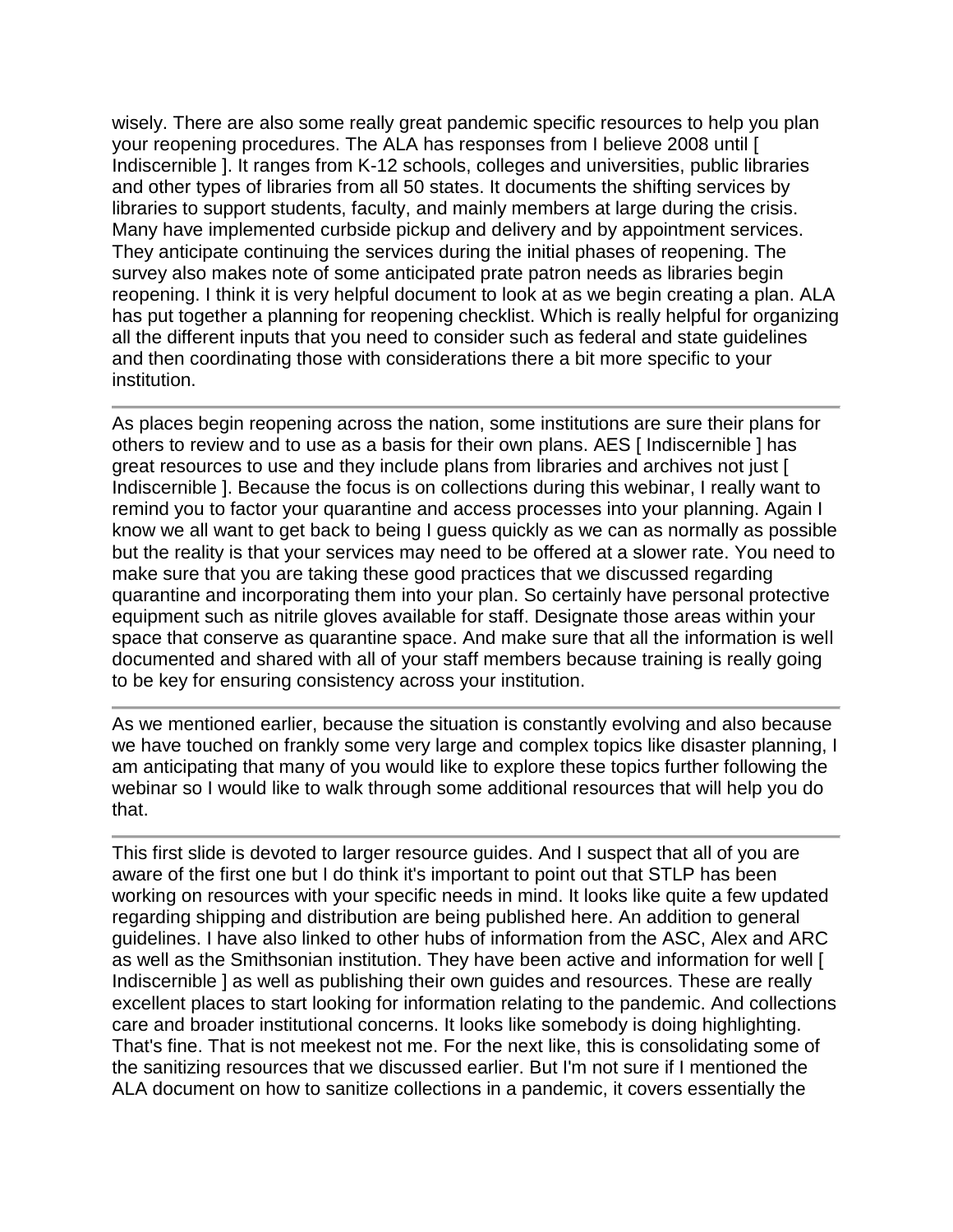same information that we discussed but another resource to take a look at as well. There are also lots of resources out there regarding sanitizing your facility. I have put a couple that I would recommend on screen. I realize I need to update the link for you and the third one which was supposed to be embedded but I will fix that for everyone. You have access to the slide deck after the webinar and you will get that. These are really focused on your facility. They are not methods or products applied to collections but they are appropriate for things like desks, light switches, door knobs, and other high touch surfaces. The CDC resource is helpful because it discusses appropriate methods for different surface types including electronics and soft surfaces like carpeting to the EPA resource lists products that are effective disinfectants against the COVID-19 virus. And it provides with random names, active ingredients, and registration information which make it more easier to understand your giving the products that you are looking for. The last resource is geared toward another sector. However some of the practices mentioned are really applicable to consider for curbside pickup and similar contactless services that many institutions will be implementing as we move through early reopening phases.

For general emergency planning, here are some resources that we often use. There are actually lots of materials out there and I would highly encourage you to check with DLP and see what recommendations and other tools and guidance you might have access to as well. The very first resource here is created by NADCC and the Massachusetts Board of Library commissioners in 2006. And actually the beta testing phase for a relaunch of the plant which will have a really nice interface. As well as some expansion on the content that we have included in the original plan. For now though you can still access the original site and while certainly not as pretty as the new one will be, the information is still really high quality and help your institution in developing a disaster plan.

Other links include templates and tools for disaster planning including risk management, preparedness and response and recovery. Then finally, I did put together a couple of additional materials for you to download. The dropbox link includes a PDF of these slides. As well as any NADCC continuity planning workbook and supporting document from archery that talks about readiness plans and business continuity. There are very focused on the performing arts but again, there's a lot of crossover between what they do and events run by libraries and other things like that. Please do feel free to download the material and use them and what are their manner is most helpful for your individual institution.

On this slide, there is an email address for Tahi and myself as well as NADCC's phone number which you can call anytime. We both have outreach and education as cornerstones of our positions and we certainly love hearing from people in the field and we are happy to answer questions that you might have even long after this webinar. For now, I know we covered a bunch of information. We have left a lot of time for questions and it looks like we have a couple of minutes early so we have even more than initially anticipated. Please feel free, I guess it Jamie, if you are interested in starting to read the questions we would be delighted to answer things. And also happy to learn about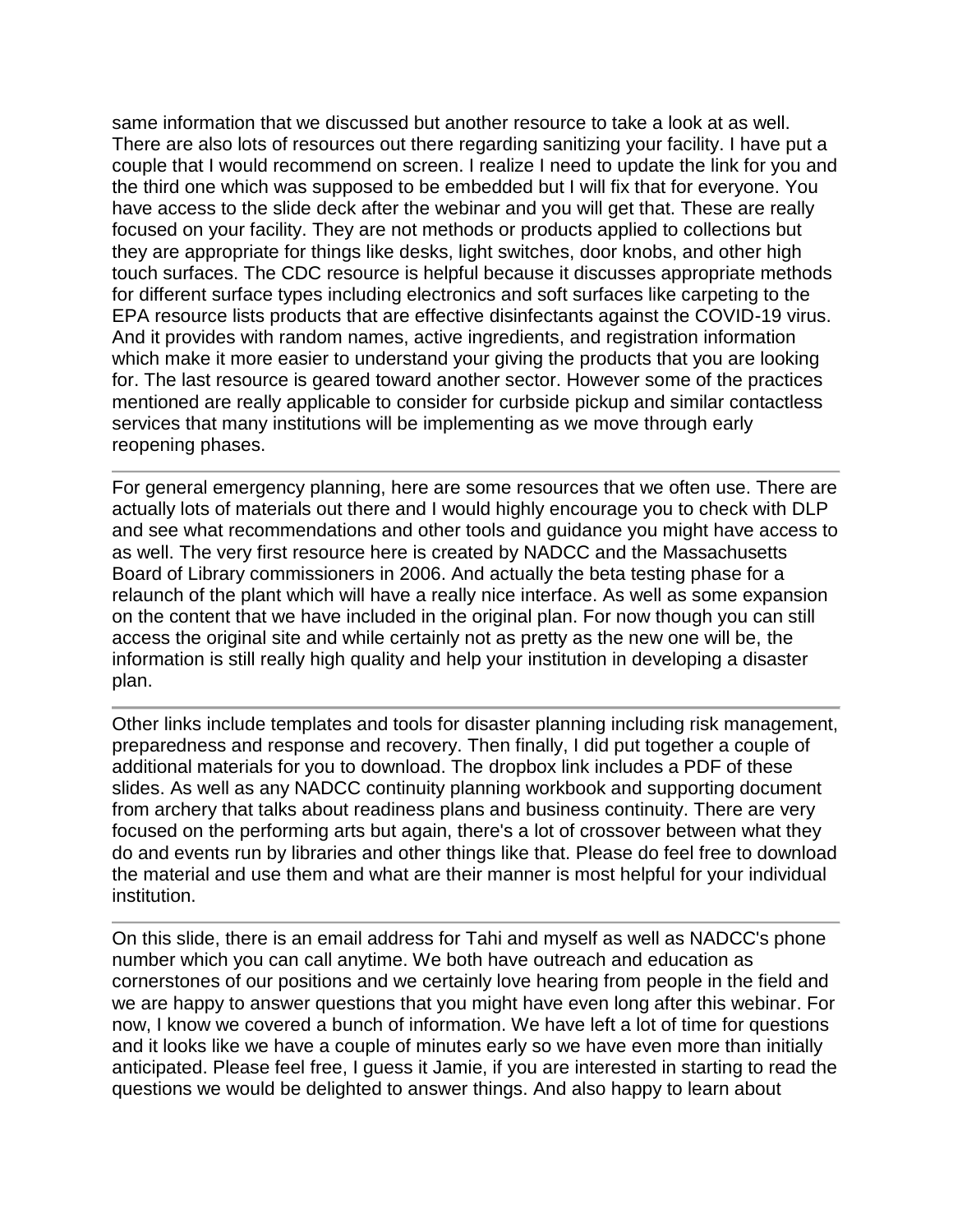additional resources that people might want to share with colleagues or anything like that.

This is Stephanie. We have several questions. The first one that I typically will get an answer right now is yes, we are recording the session and you will get the link to it on Monday. And the slides are available either through the dropbox link that Stephanie shared or email to you on Monday. Those two things I wanted to cover quickly. If you have questions to ask, put them in the chat box at the bottom right-hand side of your screen and make sure you're chatting to all participants so we can all see them.

The first question, somebody of these were covered so I will not to ask all those but - when is the virus longevity or what is the virus longevity on plastic and vinyl?

Unfortunately, plastic is a material that there seems to be the least consensus about right now. What I would say based on the research that we have available is that it can remain viable for anywhere from 3-7 days on plastic is the realm of project that I mentioned earlier will be doing some in-depth analysis regarding the viral lifespan on a range of different materials so I am hoping that by the end of August we have a little bit more consensus on that. Right now what we're getting is individual studies from different organizations that are really in the middle of the research project so not fully peer-reviewed and not quite as much consensus as we hope for. That's a long answer but 3-7 days is the shorter answer.

Another question, will there be a tip sheet provided that we can push out to her staff.

That's a really interesting idea. I would say it sort of depends on what -- what you are looking to inform them about. Some stuff like the handwashing policies and general prevention policies. The CDC has quite a few sheets that can be printed and some of those are embedded within the slides. NADCC, we don't have or have not created a tip sheet that I would certainly encourage you as you are documenting reopening procedures, if you can write some of the most important things up on a one or two page for staff to reference, I think that's always a great idea. It would supplement your longer document that's a really great idea to have.

## Is Lysol good to spray on books?

Stephanie, I'm fine with answering. So as Stephanie pointed out in the presentation, any type of chemical, Lysol, is not recommended at all. This time is the best disinfectant. Lysol can cause damage, it might not be visible at first but it can definitely be problematic where down the road you never want to use any type of chemical. If chemicals are used in treating objects, it is done by a conservator.

How far apart should quarantine materials be physically placed during the 72 hour period?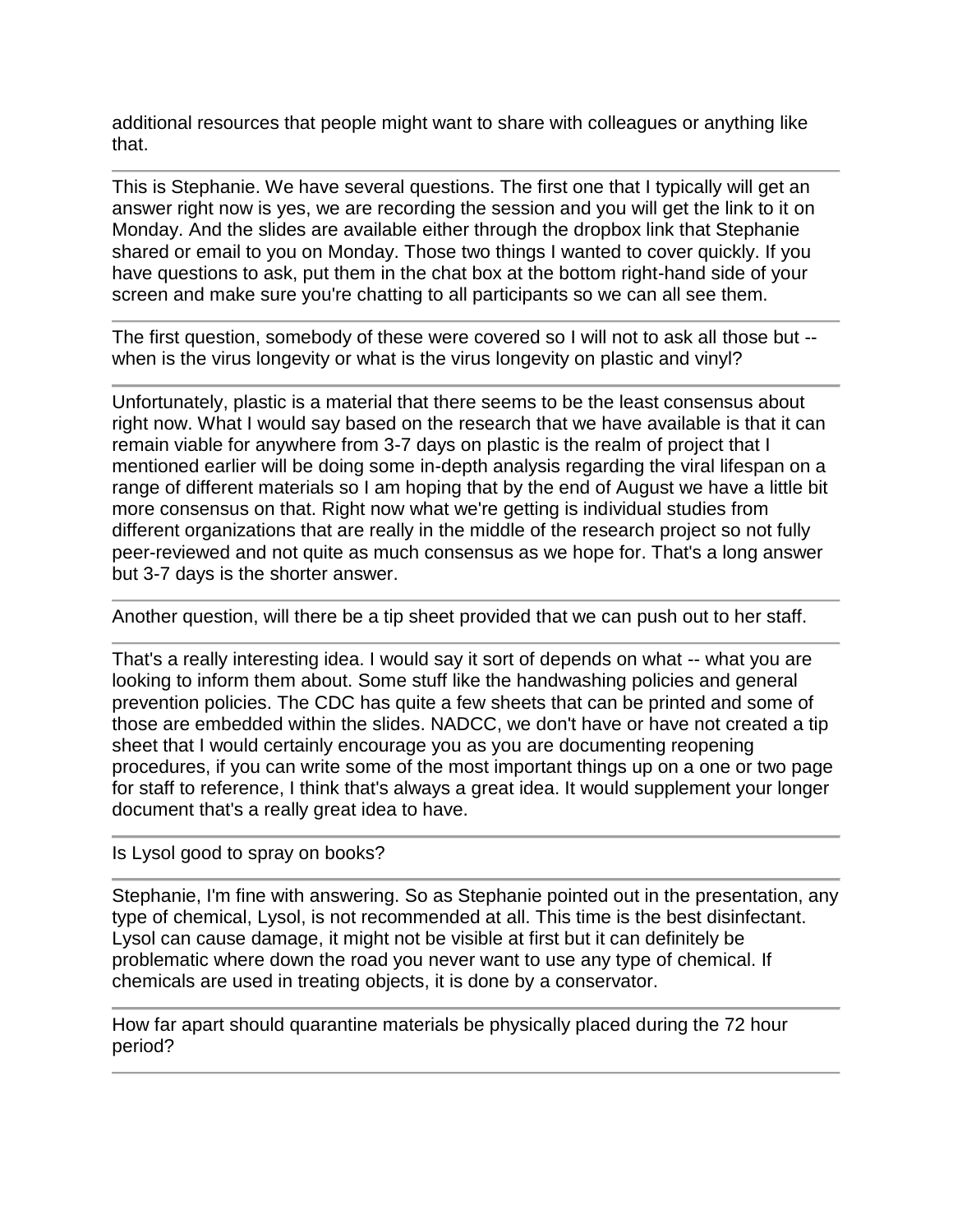Great question. From all the research that we have seen, time itself is really the disinfected as Tahi said. If you have materials that you placed in quarantine at the same time, and they are stacked together, that's okay. They will still end up being safe to remove from quarantine once you reach the end of that process. But the main thing you want to make sure that you are not doing is introducing new materials next to items that are already in quarantine because you don't want that cross-contamination to occur. Either having dedicated shelves or boxes or some sort of space where you can make sure that you are putting materials together and then dating and that the next group of materials comes in and gets placed on a different shelf or a different box so there's isolation between the. Them.

Is there enough virus on a book to make someone sick.

That's actually a really interesting question too. Actually I think that gets to part of the heart of why the CDC is not particularly concerned about transmission from soft porous services. Part of it is that it doesn't really hold the material as well and doesn't retransfer them particularly well. But, if you look into the research and obviously this is not my specialty but if you look at the research coming out of the epidemiology field, there is a certain viral load that you have to hit before you can actually get sick. That can happen quickly particularly in conversation with somebody like a single talk and transfer. But typically if you talk about the sort of what's on a book that someone touched and hopefully has not sneezed directly or anything like that, the chances of being all that much on the book are relatively low. We still obviously are encouraging caution, I think anybody working with circulating collections will realize that sometimes people are indeed coughing or sneezing directly on materials. So we want to be cautious. And any recommended Jason recommendations we make but they are pretty low for circulating materials.

Next question, maybe silly but if we had three groups of books, checked in on three separate days, quarantining them on the same table, that's the material separated by 60-24 inches just is there any impact on the quarantine at earliest check in. We had staff questions if those earlier chickens are not completely quarantined since airflow could move virus from one stack to another.

From everything we have seen thus far, research -wise, once the particles really settle on twin object, they are not super likely to be released again. There are certain exceptions, if we talk about bathrooms, you can find a lot of research indicating that particles are aerosolized again when you flush and things like that. That is a very different situation and this water involved and hard nonporous surfaces. With books, anything that settled onto it is really unlikely to recirculate. I think the space you are talking about maintaining sounds great. The trickiest part might just really be making sure that a staff come in and out with materials that they're very careful not to touch or bump into or anything like that one of the older piles while bringing in newer materials because that is a goal transfer is a bit more likely to actually transfer viral particles.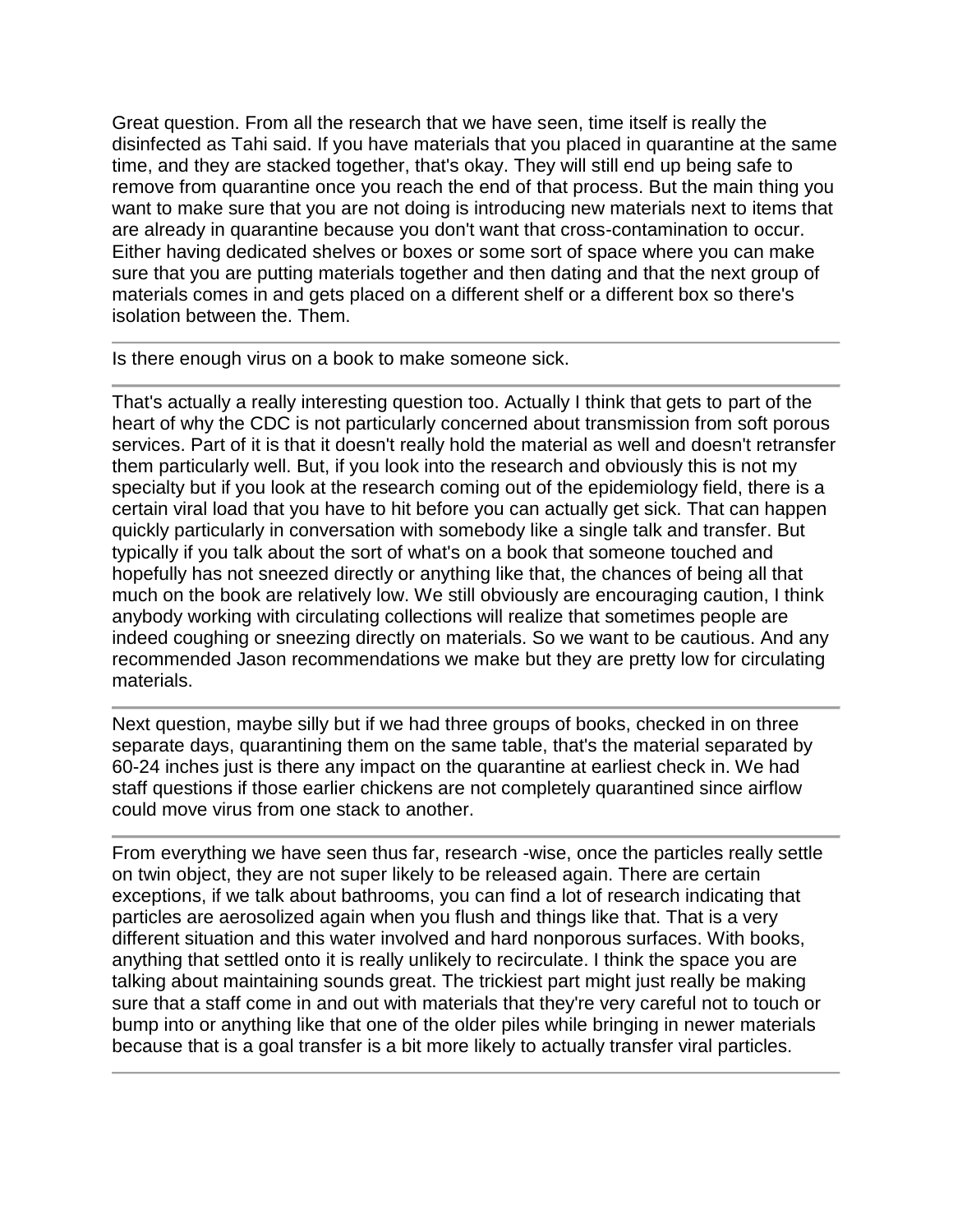One of the ideas we are contemplating is going back to a closed stack policy. We can do this by just not a lot of people allowing people on the second floor. What you think about that area, we are medium size academic library.

I certainly think that if you have the capacity to page materials for people, that is a completely acceptable way to limit the number of people coming into contact with your materials. I think that's part of the reality is that plans that are being put into place really are going to rely on restrictions to contact to capacity, to access, and aren't necessarily things that we love to think about in our field because we are about providing access to people. But in order to really keep everyone safe, you will have to figure out strategies like that that will work for your institution.

We talked about using Lysol on books but what about wiping down plastic, is that something that you would recommend? And would we use alcohol wipes after quarantine?

Tahi I know your specialty is paper would you like to talk about this?

I saw that someone mentioned cameras. When using well I will address that first. In the lab we have the microscope and so and a camera and so several cameras in fact, but when we need to use -- where lots of people are using tools, we have alcohol wipes that are specifically made for these types of items, when you wipe down the eye cups or lenses and those I think are perfectly acceptable. As far as like hard plastic objects, if it is part of the collection, like an archival collection or within the collection of a museum, I don't know if I can recommend Clorox wipes, if it's like a computer, computers that are being used, I think that the normal disinfecting wipes are appropriate to use. It is just collections within institutions that are non-circulating that I would probably or I would talk to and objects conservator about that. I am not quite sure as a paper conservator.

I was going to add briefly that something to consider is also if the material is coming into contact with other more delicate materials so if you talk about something like the jewel case that you have in your collection, obviously you can wipe that down and is not a particularly rare material or delicate or anything but if you then have liner notes or something else that is with in that case, be very, very careful about contact that more delicate material might have with the dissent acted. Disinfectant.

Another question, wouldn't the bags used to wrap the materials get contaminated too. Would that need to be quarantined.

That is what's happening. But the upside to that is because you are bagging them and them placing them in quarantine, they're going to that exact same process and when we talk about bagging you do not have to bag items if you don't want to. I think it can be helpful vertically for smaller institutions that have less dedicated quarantine space available. He could be a nice way to make sure that people are putting the collections materials into something and then not touching them again throughout that quarantine.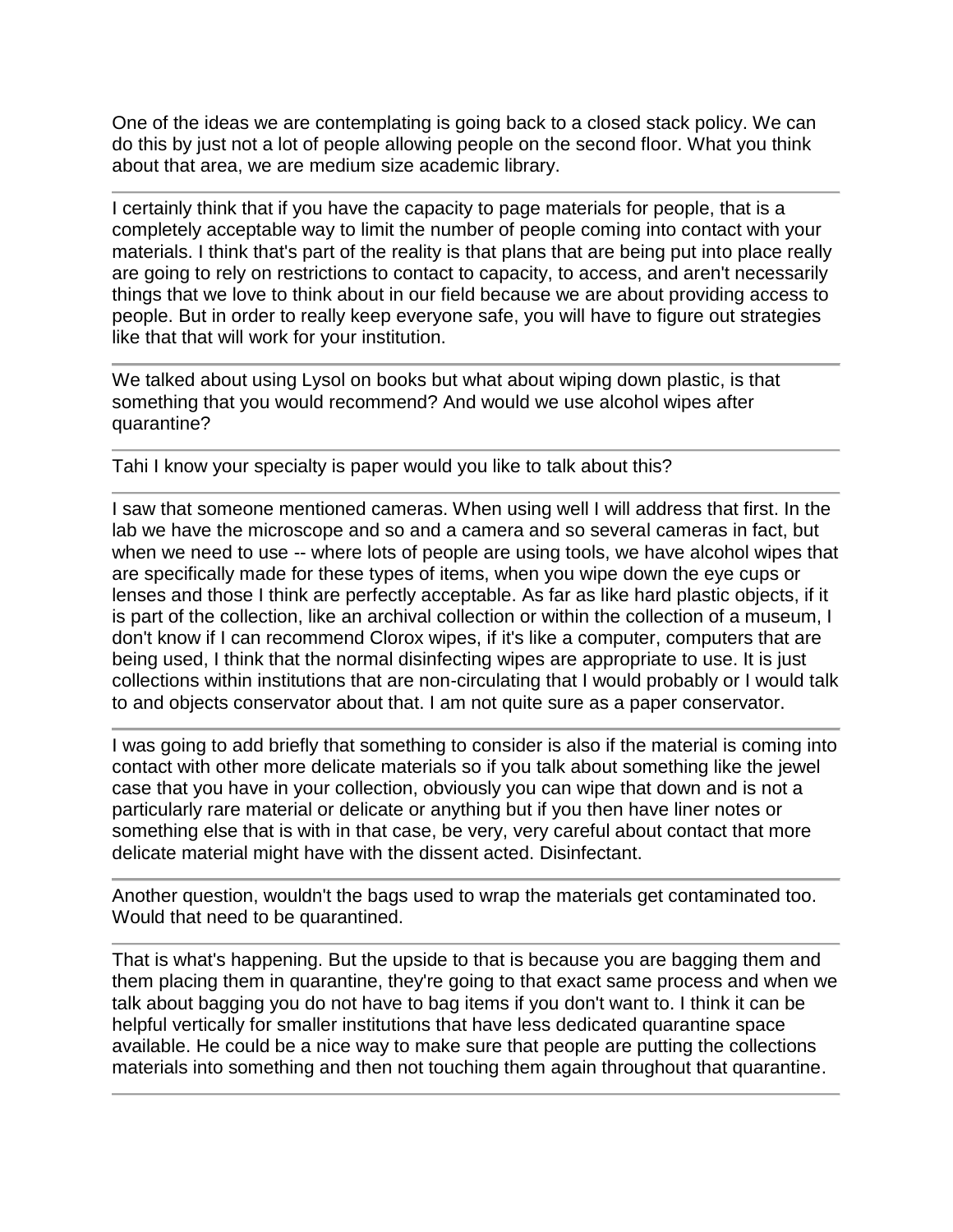Point of clarification. Are you saying that you recommend putting all books in a bag and then do we put each one and a separate bag and then what about larger books?

No, you absolutely do not have to bag everything. Again, it's a technique that you can use to isolate materials but if you are placing something like an oversized book on a shelf and making sure that it's a dedicated quarantine shop and nobody else will be touching that item, that completely is fine as well. From everything that we have been able to see research -wise, there's no reason to think that things need to be bagged individually either. It really is just the time itself that inactivates the virus. So we are not super concerned about limiting limiting oxygen flow by stacking books or anything.

Where does Contact Paper come in as far as length of quarantine?

Well. I don't think I've seen anything specifically referencing that. But because it has typically a bit of a plastic type coding, personally, I would tend to err on the longer side of quarantine. So thinking that 3-7 day period based on the research that we have seen thus far.

Another question, is the quarantine time different for soft surfaces. We have a teacher's resource center with puppets, stuffed animals, etc. , what would the quarantine time before these types of materials?

Great question. Off the top of my head, I do not remember what the current research is suggesting for soft surfaces. But you do have some links to that in the embedded resources . I think I will try to bring up one of those studies real quick to see if I can find you an actual answer. Jamie, if you would like to ask the next question.

Before you go on, I would think also as far as soft surfaces, it could be related to like how COVID sticks on close. That's considered a textile I would think is the

That's an excellent point and in some cases you may actually be able to launder those materials which would be sort of the ideal option. I do believe those guidance out there that's more specific.

If you wear gloves and a mask, is quarantine still needed?

Yes. I should say I guess it depends on what you're asking. If you are the only person I guest accessing materials and wearing gloves and a mask, maybe not. You are certainly a lot less likely to be transferring the viral particles. That is where it gets into your own institutions tolerance for risk. Unfortunately, we don't have all of the answers for all of the different possible scenarios just yet. I would say that seems much safer but if you're talk about wearing gloves and a mask while transferring materials or paging materials for somebody else for them to look at, the more people that are coming in contact with the item, the more likely that it should be placed in the quarantine.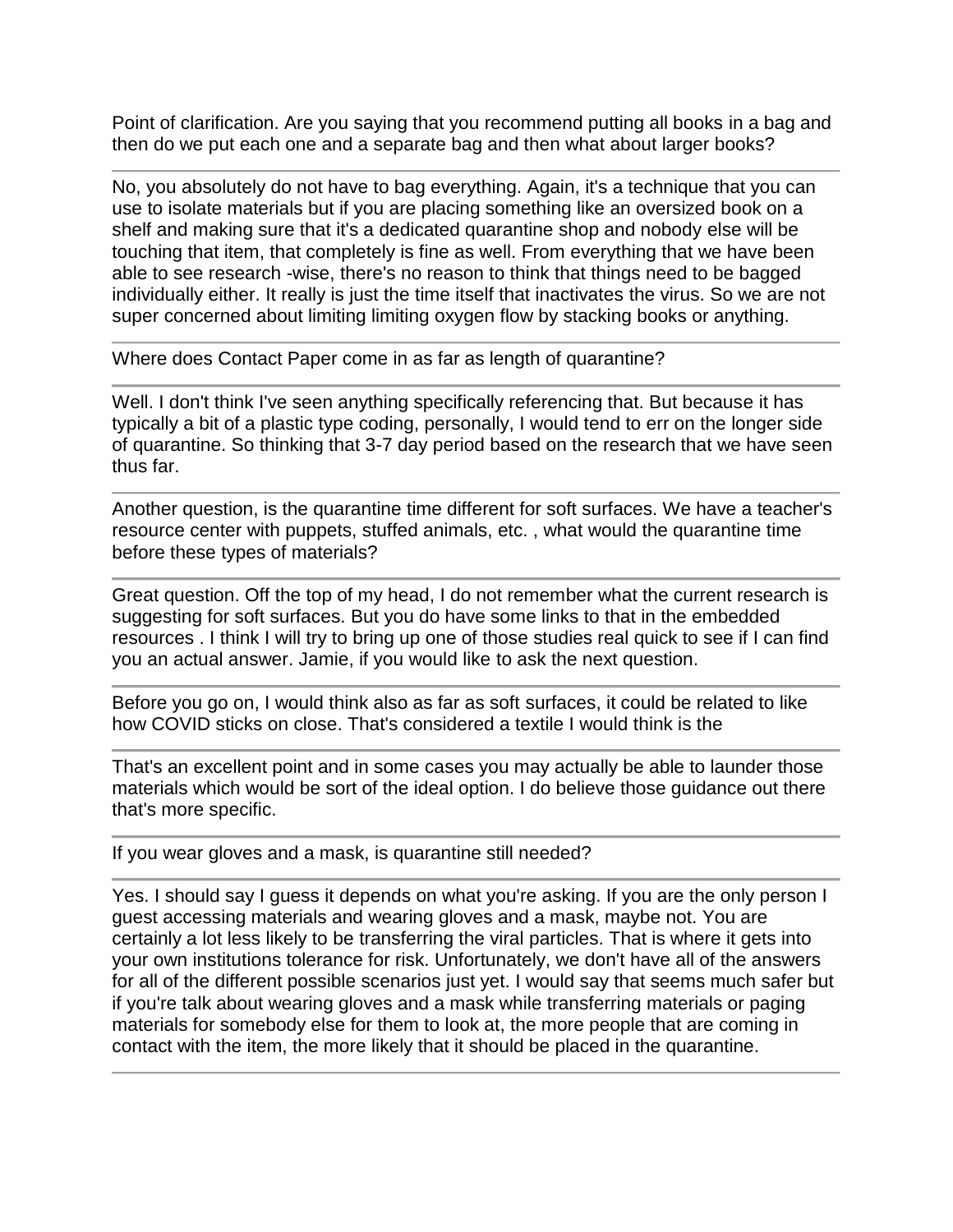Another question. Would it not make more sense to simply move items from the book drop too quarantine so as to not expose the large number of staff. And check them in after quarantine.

Sure, that's totally an acceptable method. Keep in mind, using a book drop so it's fairly homogenous and the materials being returned but if you have a mix of paper-based and plastic-based materials and you want to quarantine altogether, you may want to stick with the longer quarantine time to ensure that everything had a chance to really go through the full process.

Gloves. You mentioned having staff wear gloves when moving items through quarantine. What about handling items after quarantine? The asymptomatic aspect of COVID-19, should the staff wear gloves anytime the touch material?

I think that's a fine practice to put into place. We certainly want you to wash your hands if you are about to handle materials. Again based on current research and CDC guidelines, that will get your hands clean enough to be safe to handle any books that you have. It really is up to your institution and what you feel will make the most sense for your staff and what you really can employ.

I work in the federal records at center and would be handling large volumes of paper records that have already been handled by people collecting and distributing records. I don't think it would be possible to implement pointing . Would it be acceptable to wear gloves whenever I'm at my desk. Should I be concerned about damaging the paper by wearing gloves all the time.

Sorry. If you want to add to this you can. Of course, we do not recommend handling paper artifacts with gloves because your sense of touch is very limited and there is a risk of damaging the paper. I just believe, a huge advocate for handwashing. Don't touch her face, make sure that you are very aware of that. And that's what the CDC and everybody has been telling us. Regular handwashing and making sure you don't touch her face. I will pass it off to Stephanie .

No, I think that is a great answer. Again, if you are washing your hands and not touching your face, then you will not transfer those viral particles. My only hesitation there is the idea that the institution can't implement quarantine because I do think that gets back to sort of the consideration that we want to be providing all of our services at the pace we would normally provider services and the reality is that we are all going to be needing to slow down a little bit. It may be worth talking with your colleagues and supervisors and really exploring if there are ways to quarantine materials. Maybe you decide that you don't need to quarantine everything but some you need to quarantine. You should probably have a discussion that you have amongst your institution.

It is very important to consider modifying your practices to accommodate [Indiscernible - low volume ].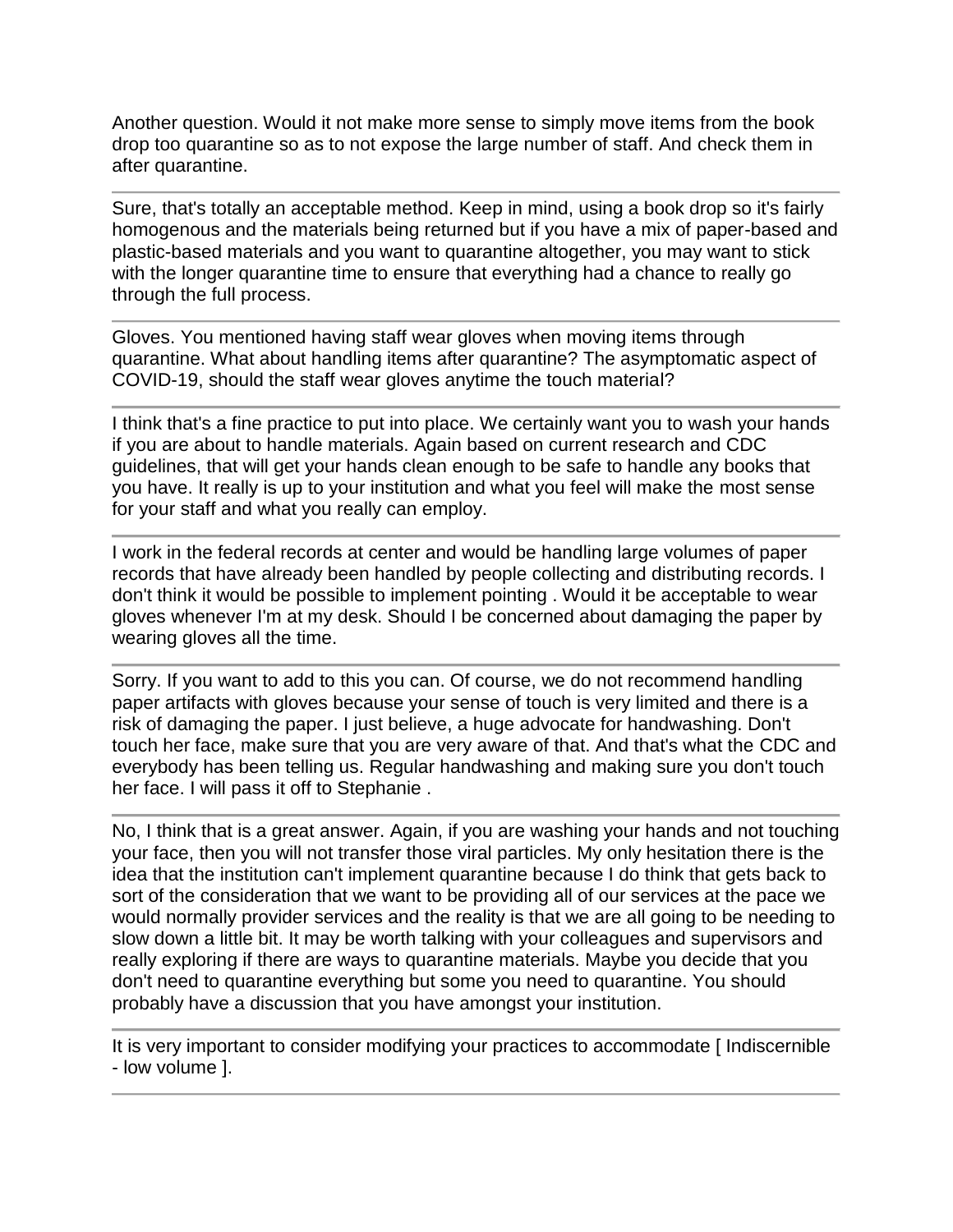[ Silence ]

Next question. Do you treat the archival enclosures that have the [Indiscernible ] Finish as being [ Indiscernible ].

I'm sorry were you asking about papers are more enclosures that are made of a different type of material, I'm unclear.

The Hollander boxes.

Oh, okay. Plastic coating. I would say yes. And I also notice there was someone who mentioned the book room bound books. I would think they would be -- I would recommend the 3-7 days.

Curious about the potential of electrostatic misters. Have they been missed mentioned in various reopening document so I'm wondering what your experience with them has been.

We have been talking about misting quite a bit and I suspect this is another one that Tahi has strong feelings about.

We, again, nothing, we would not recommend that. The time is the best [Indiscernible low volume ].

It has been interesting as we looked into some of the options that are out there. In some cases there is very limited information on exactly what you were misting over everything. It is not something we recommend.

Is there an app prep plan?

Oh, that's a great question. To my knowledge, it's offered as the downloadable templates but I don't believe they have an app, it seems like something that people would want that as well but that's really easy to download and use and you will want, everybody at your Institute to work from the same document. So you know having something you can then share with everyone is a nice way to do that rather than maybe having people try to mess around and make changes on the app themselves.

Using UV light for sanitation not recommended?

We do not recommend that at all. Again, this is something where Tahi, feel free to jump in, UV light is damaging to collections. And I believe I mentioned earlier, you actually need to expose materials to UV light for a fairly long time at a fairly high rate to actually eliminate viral particles. If we talk about materials like books where you have actually saw many different surfaces when you think about each individual play page that someone has touched it is not practical to even try to disinfect using that method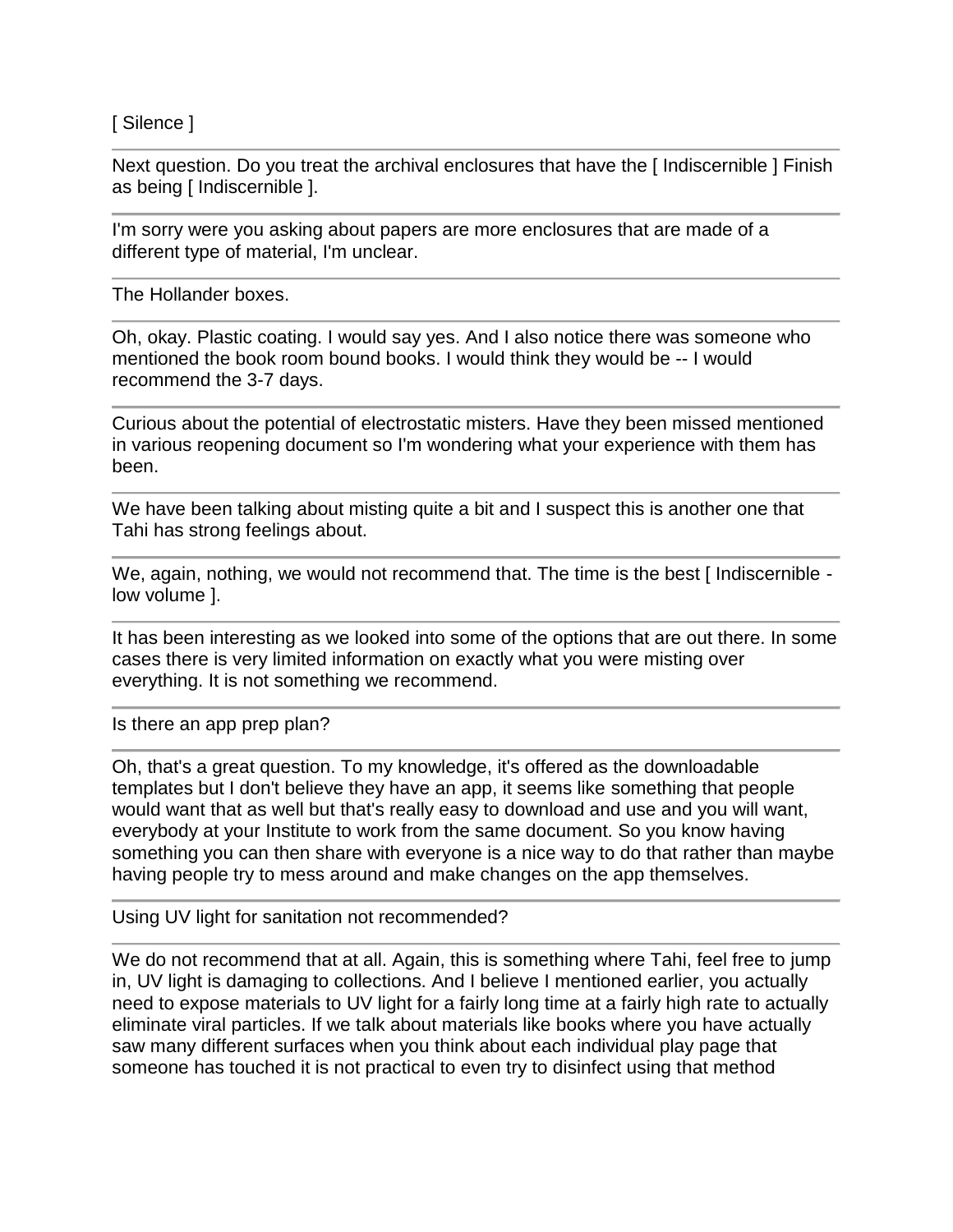because you sensually would have to flip page by page to disinfect each set of pages. But on top of that, it's very damaging to the collection.

Yeah, I am constantly advocating for limiting any UV exposure or general light exposure when it comes to collections. Because UV light cannot only discolor the paper and riffle it over time, it can also fade the media. You have two things going on that are both very damaging and in some cases not reversible.

Do you have guidance on having non-staff individuals follow CDC guidelines when in the facility?

Well, I am guessing at this case you referring to your patrons. I do frankly think that is going to be one of the challenging aspects of reopening. We did include some printable pieces from the CDC and the slides so there are links to those about properly washing your hands and keeping social distance. And you may, based on the policies you put together for your institution, want to create other posters and handouts that discuss access to procedures that talk about mask wearing and anything like that. I do think because well most of us are being forced to reopen on a much smaller scale and capacity, I think replaces that maybe aren't being forced on a state level to do that, it is very much a good idea to start small because that will allow you to better monitor people and get a sense of behavior and as people are entering the facility. I will say that I am attended 8 AM virtual conference this week and there was a director from one of the museums in Beijing that had actually reopened and they are in a really large space so in terms of the square feet they have available for per person, it's pretty great place to be to begin with but they said for the most part the reopening process has been really well observed by patrons. I am hoping that for most people it goes well and the United States.

How often should staff the washing hands with soap and water?

The CDC has great guidelines on that. I would say always look at them first but some of the big things they mentioned are obviously if you cough or sneeze then if you do so in your hands you need to obviously wash her hands. If you are coming into contact with high touch surfaces that other people are contacting, railings and things like that, wash your hands or use hand sanitizer. And then for questions perspective we will recommend washing your hands before touching collections materials and again especially true for talking about archival materials rather than circulating collections. It is important just to have clean hands and not be transferring salts or oils or anything like that onto your collections materials.

Does wearing a mask while handling materials affect the need or length of time for quarantine?

Similar to the question we had earlier. I think anything you are doing to limit the spread of viral particles is great. And if you are talking about materials that may be only a staffer is handling and moving everything while wearing a mask and gloves, you may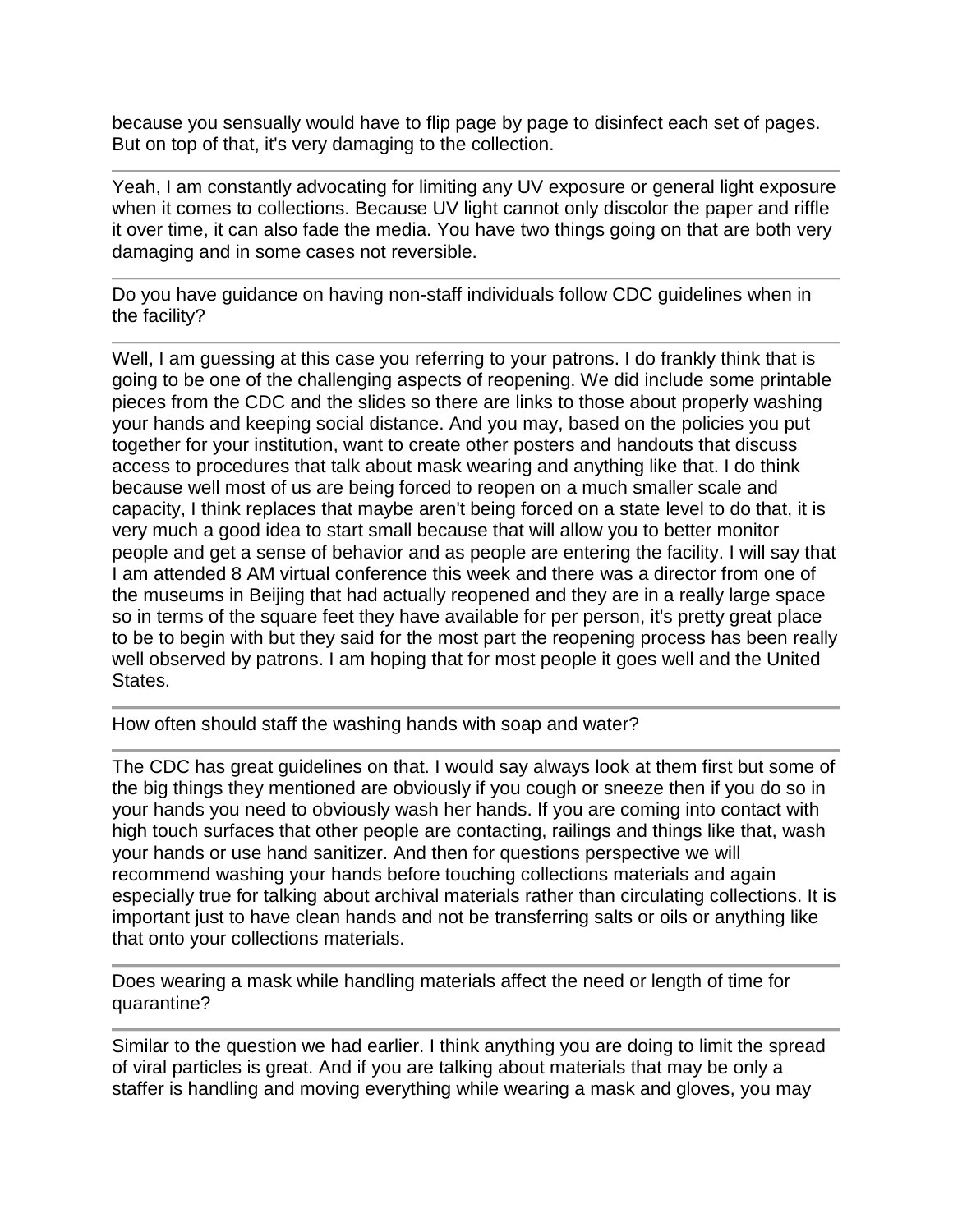not feel that you need to have a quarantine. We don't have exact numbers unfortunately on how many viral particles are still potentially being expelled during that process. So typically, especially talk about anything that is being touched by a larger number of people including patrons, we would recommending quaranteaming material still.

In the UK we are recommending a two meter social distancing between [ Indiscernible ]. When you are back to work, what distance would you recommend?

That is actually exactly one of the things that I would recommend following, whatever your local guidelines are, two meters is approximately I think is the six-foot recommendation that we are following in the United states. And that doesn't change, if you are reopening you are are expected to keep the safe space between yourself and your coworkers and patrons. It is not our expertise at NADCC but actually, gosh, I don't know if I included in the resource list but the CDC has a really great guide all about different types of community schools and workplaces and events that you can reference it really help there we go, their community and safety safe space organization. Some of the pieces they put together for that, that have great ideas for helping to enforce the distancing amongst people.

We have a couple of questions about to the reserve materials and how to make that material safe like one person was asking about light disinfecting. Of course we know that we don't recommend that but what do you recommend for reserve has checked out more frequently on a two hour basis?

It does get tricky there. This is where we really may have to adapt our services in different ways. Let's say we're talk about something like a study guide that gets access very frequently like at a university library. If you are able to have that in some sort of digital format, that will help you out in nervously because then it can still continue to be used at that level without anyone having to touch it. If it is material that for whatever reason can't be digitized or institution does have the capacity to provide in a digital format and people are frequently touching it, that may have to be a service that is adjusted. Again, I note that none of us want to do that, we are so patron focused and want to help out our audience members but certain things will have to happen at a slower pace for a while, to ensure safety. Which is ultimately the larger piece that we need to stay focused on.

Another question, do soil gloves need to be put in containers with the lid and not a regular garbage can?

I would check with CDC for that, that's not something that I'm 100% sure on. I would say in general you certainly want to be or start to demonstrate physically and you can not see me but if you take off your gloves in a way so not touching the gloves with your bare hands. So you're removing them and you want to put them in the trash and make sure that nobody will come in contact with it. So this is the time to have Trish that that is not overflowing. Or mixed in. So whether it should be completely sealed, I would recommend checking with CDC.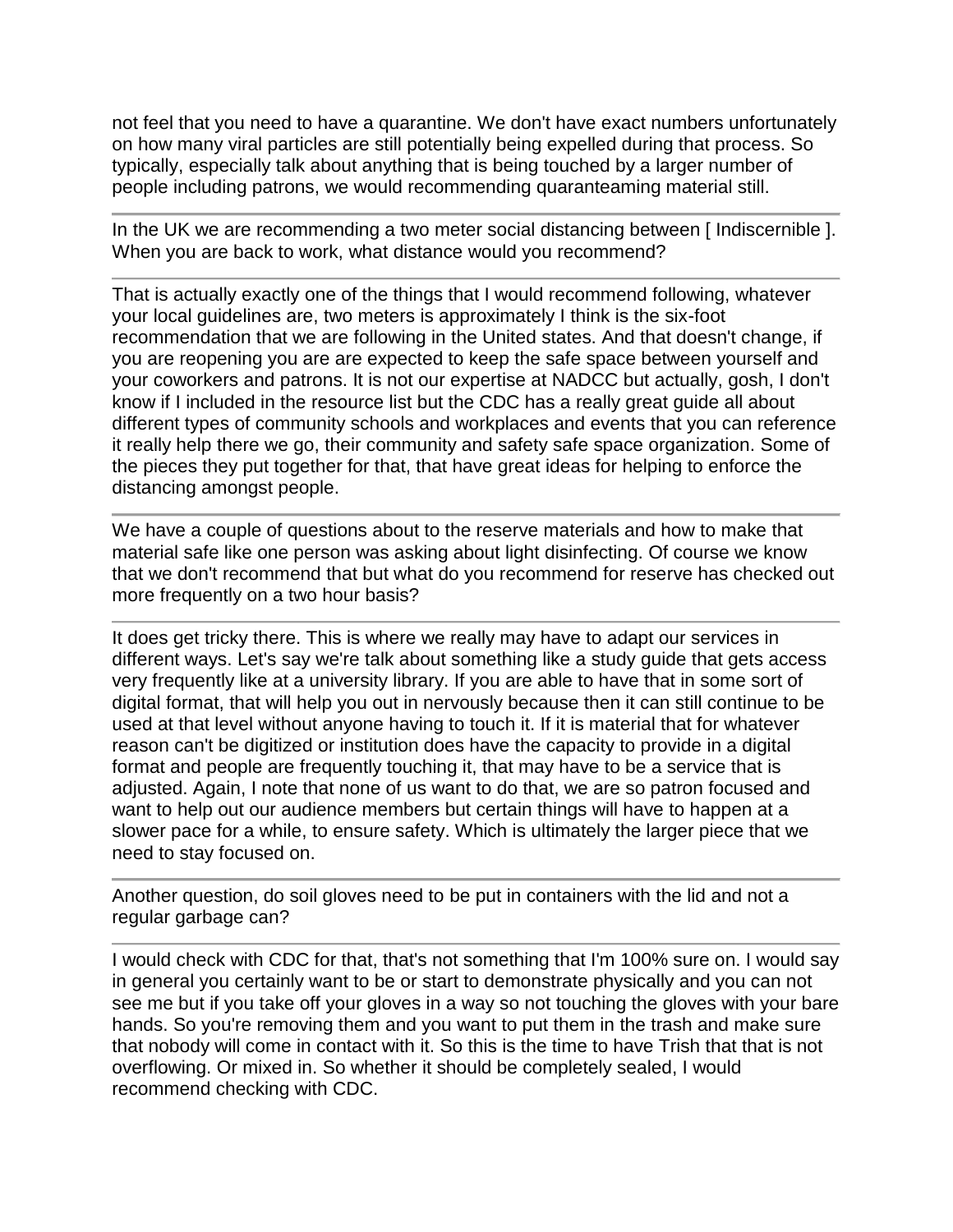Do you have any specific tips for paging procedures to prevent contamination?

I think some of what has been mentioned already so making sure that people are wearing gloves and masks, that will be helpful. You can take a look at reopening plans from some other libraries and archives across the nation. A lot of people are making sure that the materials themselves are actually placed into bags to minimize the amount of contact that a staff member even has with the individual item, even if wearing gloves. If it's a paper bag and potentially labeling with the name of the person who will be receiving the material and things like that.

Does the quarantining of materials use a trick for killing off the virus? A

Yes. You won't hear researchers talk about killing the virus, just because -- that everybody thinks it's really life but the time that the items are in quarantine is what makes it so that the virus is no longer a viable. That means that there's no way for you to then get sick. There won't be viral particles that can infect you.

How about CDs and DVDs. Two days need to be quarantined as well? Yes, absolutely. They will fall under the plastic category. So certainly the 3-7 day period. I suspect any CDC will increase that recommendation to the full seven days but that's something you can check our leaflet and the upcoming weekend she we should have a final answer for that.

Another question. Have you addressed the fact that if washing hands for 20 seconds with soap works but then the bleacher alcohol product needed and why not?

So if we talk about our handwashing, handwashing with soap is absolutely the ideal way to keep your hands clean and prevent you from spreading viral particles. We are not going to be encouraging anybody to use bleach or alcohol on collections items. If you are talking about some of those high touch surfaces, in that case we are defaulting to the recommendations coming out of the CDC and many products do contain different types of disinfectants including high levels of alcohol. That is really for those like nonporous, high touch surfaces like lights which is, doorknobs, things like that. That is not going to apply to collections material.

Another question about gloves. We are planning on having patrons and staff were gloves such as those you recommended when handling our archival collections. How would we handle the need to change gloves between every collection item? Does this sound like a good approach for allowing access to a private collection.

## Archival collection.

Again, this is going to be up to your institution. And your tolerance for risk. And everything like that. Personally, I would say if someone is paging materials and so touching multiple things in a row like to bring them out to someone, I think you can do